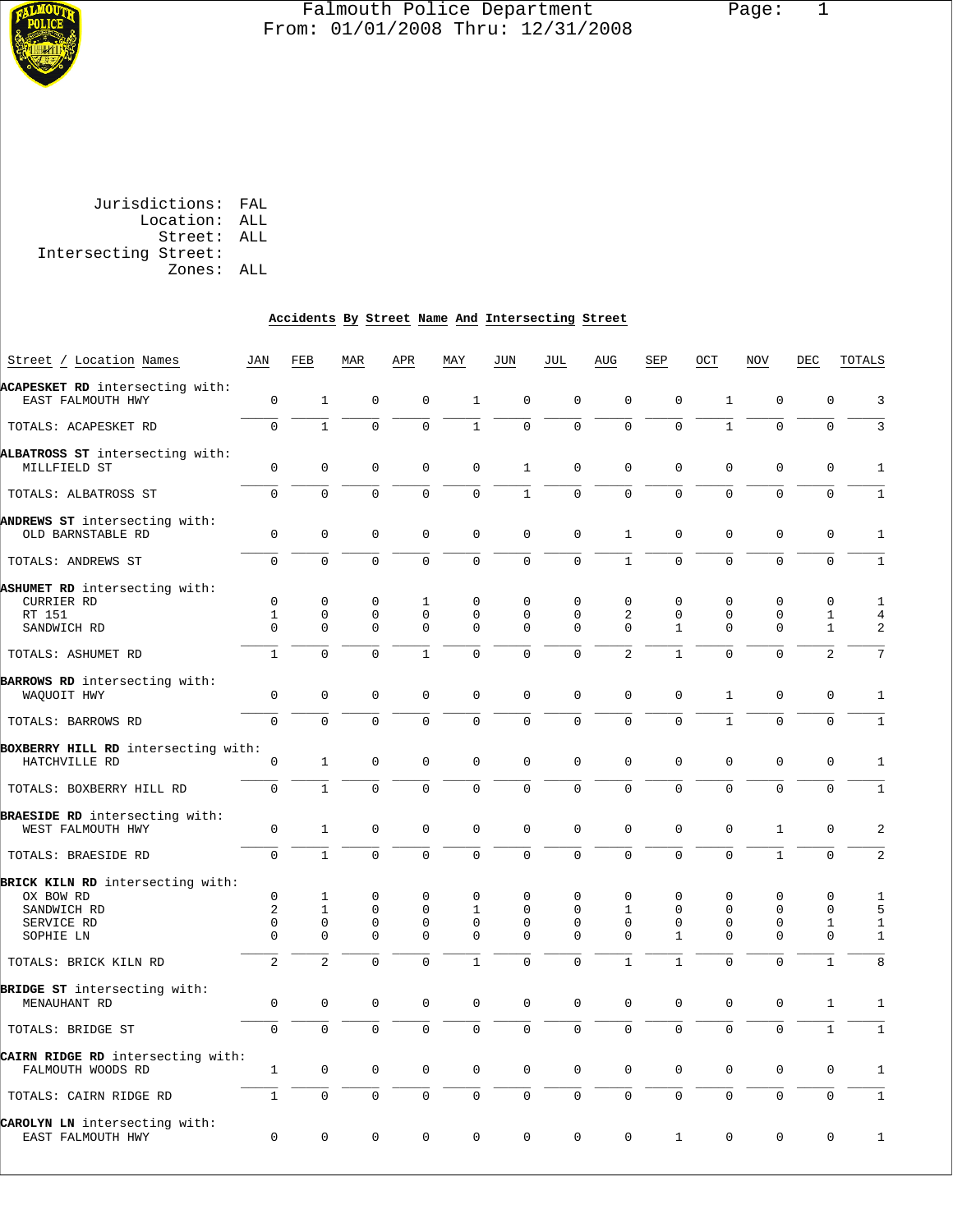# Falmouth Police Department Page: 2 From: 01/01/2008 Thru: 12/31/2008

| TOTALS: CAROLYN LN                                    | 0            | $\mathbf 0$                | 0                | $\Omega$                    | 0                | 0                   | 0                       | $\Omega$       | 1                       | 0                 | $\mathbf 0$                  | $\Omega$         | 1              |
|-------------------------------------------------------|--------------|----------------------------|------------------|-----------------------------|------------------|---------------------|-------------------------|----------------|-------------------------|-------------------|------------------------------|------------------|----------------|
| CARRIAGE SHOP RD intersecting with:                   |              |                            |                  |                             |                  |                     |                         |                |                         |                   |                              |                  |                |
| OLD BARNSTABLE RD                                     | 0            | 0                          | 0                | 0                           | 0                | 0                   | 1                       | 0              | 0                       | 0                 | 1                            | 0                | 2              |
| SANDWICH RD<br>WAQUOIT HWY                            | 0<br>0       | $\mathbf 0$<br>$\mathbf 0$ | 0<br>$\mathbf 0$ | $\mathbf 0$<br>$\mathbf{0}$ | $\mathsf 0$<br>0 | 0<br>0              | $\mathsf 0$<br>$\Omega$ | 1<br>$\Omega$  | $\mathbf 0$<br>$\Omega$ | 0<br>$\mathbf{1}$ | $\mathbf{1}$<br>$\mathbf{0}$ | 0<br>$\mathbf 0$ | 2<br>1         |
|                                                       |              |                            |                  |                             |                  |                     |                         |                |                         |                   |                              |                  |                |
| TOTALS: CARRIAGE SHOP RD                              | $\mathsf 0$  | $\mathbf 0$                | $\mathbf 0$      | $\mathbf{0}$                | 0                | $\mathsf 0$         | $\mathbf{1}$            | $\mathbf{1}$   | $\mathbf 0$             | $\mathbf{1}$      | $\overline{2}$               | $\mathbf 0$      | 5              |
| CEDAR ST intersecting with:                           |              |                            |                  |                             |                  |                     |                         |                |                         |                   |                              |                  |                |
| MARAVISTA AVE                                         | $\mathsf 0$  | $\mathsf 0$                | $\mathsf 0$      | $\mathbf 0$                 | $\mathsf 0$      | $\mathsf 0$         | $1\,$                   | 0              | 0                       | 0                 | $\mathbf 0$                  | $\mathbf 0$      | 1              |
| TOTALS: CEDAR ST                                      | $\mathsf{O}$ | $\Omega$                   | $\Omega$         | $\Omega$                    | 0                | $\mathbf 0$         | $\mathbf{1}$            | $\overline{0}$ | $\mathbf 0$             | $\Omega$          | $\mathbf 0$                  | $\Omega$         | $\mathbf{1}$   |
| CENTRAL AVE intersecting with:                        |              |                            |                  |                             |                  |                     |                         |                |                         |                   |                              |                  |                |
| MENAUHANT RD                                          | $\mathbf{1}$ | $\mathbf 0$                | $\mathbf 0$      | $\mathbf{0}$                | $\mathbf 0$      | $\mathbf 0$         | $\mathbf 0$             | $\mathbf{1}$   | 0                       | 0                 | $\mathbf 0$                  | $\mathbf 0$      | 2              |
|                                                       |              | $\mathbf 0$                | $\mathbf 0$      | $\overline{0}$              | 0                | $\mathbf 0$         | $\mathbf 0$             | $\mathbf 1$    | $\mathbf 0$             | $\mathbf 0$       | $\mathbf 0$                  | $\mathbf 0$      |                |
| TOTALS: CENTRAL AVE                                   | $\mathbf{1}$ |                            |                  |                             |                  |                     |                         |                |                         |                   |                              |                  | 2              |
| CENTRAL PARK CT intersecting with:<br>LITTLE ROCK AVE | 0            | $\mathbf 0$                | $\mathbf 0$      | 1                           | $\mathbf 0$      | $\mathbf 0$         | $\mathsf 0$             | $\mathbf{0}$   | $\mathbf 0$             | $\mathbf 0$       | $\mathbf 0$                  | $\mathbf 0$      | 1              |
|                                                       |              |                            |                  |                             |                  |                     |                         |                |                         |                   |                              |                  |                |
| TOTALS: CENTRAL PARK CT                               | $\mathsf{O}$ | $\mathbf 0$                | $\mathbf 0$      | $\mathbf{1}$                | 0                | $\mathbf 0$         | $\mathbf 0$             | $\mathbf 0$    | $\mathbf 0$             | $\mathbf 0$       | $\mathbf 0$                  | $\mathbf 0$      | $\mathbf{1}$   |
| CHANCERY LN intersecting with:                        |              |                            |                  |                             |                  |                     |                         |                |                         |                   |                              |                  |                |
| WALKER ST                                             | 0            | $\mathsf 0$                | 0                | $\mathbf 0$                 | 0                | 0                   | $\mathbf{1}$            | 0              | 0                       | 0                 | 0                            | 0                | 1              |
| TOTALS: CHANCERY LN                                   | $\mathbf 0$  | $\mathbf 0$                | $\mathbf 0$      | $\mathbf 0$                 | 0                | $\mathbf 0$         | $\mathbf{1}$            | 0              | $\Omega$                | $\mathbf{0}$      | $\mathbf{0}$                 | $\mathbf 0$      | 1              |
| CHAPOQUOIT RD intersecting with:                      |              |                            |                  |                             |                  |                     |                         |                |                         |                   |                              |                  |                |
| WEST FALMOUTH HWY                                     | $\mathbf 0$  | $\mathbf 0$                | $\mathbf 0$      | $\mathbf{0}$                | 0                | 0                   | $\mathbf 0$             | $\mathbf{0}$   | $\mathbf 0$             | 0                 | 1                            | $\mathbf 0$      | 1              |
|                                                       |              | $\mathbf 0$                | $\mathbf 0$      | $\mathbf{0}$                |                  | $\mathsf 0$         | $\mathsf 0$             | $\mathbf 0$    | $\mathbf 0$             | $\mathbf 0$       | $\mathbf{1}$                 | $\mathbf 0$      |                |
| TOTALS: CHAPOQUOIT RD                                 | 0            |                            |                  |                             | 0                |                     |                         |                |                         |                   |                              |                  | $\mathbf 1$    |
| CHASE RD intersecting with:                           |              |                            |                  |                             |                  |                     |                         |                |                         |                   |                              |                  |                |
| WEST FALMOUTH HWY                                     | 0            | $\mathsf 0$                | 0                | $\mathbf 0$                 | $\mathsf 0$      | $\mathsf 0$         | $\mathbf{1}$            | 0              | 0                       | 0                 | $\mathsf 0$                  | $\mathbf 0$      | 1              |
| TOTALS: CHASE RD                                      | $\Omega$     | $\mathbf 0$                | $\Omega$         | $\Omega$                    | $\Omega$         | $\Omega$            | $\mathbf{1}$            | $\Omega$       | $\Omega$                | $\Omega$          | $\Omega$                     | $\Omega$         | $\mathbf{1}$   |
| CHURCH ST intersecting with:                          |              |                            |                  |                             |                  |                     |                         |                |                         |                   |                              |                  |                |
| WOODS HOLE RD                                         | 0            | $\mathbf 0$                | $\mathbf 0$      | $\mathbf 0$                 | 0                | $\mathsf 0$         | $\mathbf{1}$            | 0              | 0                       | 0                 | 0                            | 0                | 1              |
| TOTALS: CHURCH ST                                     | $\mathbf 0$  | $\mathbf 0$                | $\mathbf 0$      | $\mathbf 0$                 | 0                | $\mathbf 0$         | $1\,$                   | 0              | $\mathbf 0$             | $\mathbf 0$       | $\mathbf{0}$                 | $\mathbf 0$      | $1\,$          |
|                                                       |              |                            |                  |                             |                  |                     |                         |                |                         |                   |                              |                  |                |
| CLINTON AVE intersecting with:<br>SHORE ST            | $\mathbf 0$  | $\mathbf 0$                | $\mathbf 0$      | $\mathbf{0}$                | 0                | $\mathsf 0$         | $\mathsf 0$             | $\mathbf{1}$   | $\mathbf 0$             | $\mathbf 0$       | $\mathbf 0$                  | $\mathbf 0$      | 1              |
|                                                       |              |                            |                  |                             |                  |                     |                         |                |                         |                   |                              |                  |                |
| TOTALS: CLINTON AVE                                   | 0            | $\mathsf 0$                | $\mathbf 0$      | $\mathbf{0}$                | 0                | 0                   | $\mathsf 0$             | $\mathbf{1}$   | $\mathbf 0$             | 0                 | $\mathbf 0$                  | $\mathbf 0$      | $\mathbf{1}$   |
| CLOVERFIELD WAY intersecting with:                    |              |                            |                  |                             |                  |                     |                         |                |                         |                   |                              |                  |                |
| RT 151                                                | 0            | $\mathbf 0$                | $\mathbf 0$      | $\mathbf 0$                 | $\mathsf 0$      | $\mathbf 0$         | $\mathsf 0$             | $\mathbf{1}$   | $\mathbf 0$             | 0                 | $\mathsf 0$                  | 1                | $\overline{c}$ |
| TOTALS: CLOVERFIELD WAY                               | 0            | $\mathbf 0$                | 0                | $\mathbf 0$                 | 0                | 0                   | $\mathsf{O}\xspace$     | $\mathbf{1}$   | 0                       | 0                 | $\mathbf 0$                  | $\mathbf{1}$     | $\overline{c}$ |
| COLLINS RD intersecting with:                         |              |                            |                  |                             |                  |                     |                         |                |                         |                   |                              |                  |                |
| WAQUOIT HWY                                           | $\mathbf{1}$ | $\mathbf 0$                | 0                | $\mathbf 0$                 | $\mathbf 0$      | 0                   | $\mathbf 0$             | $\mathbf 0$    | $\mathbf 0$             | 0                 | 0                            | 0                | 1              |
| TOTALS: COLLINS RD                                    | $\mathbf{1}$ | $\mathbf 0$                | $\mathsf 0$      | $\mathbf 0$                 | $\mathsf 0$      | 0                   | $\mathbf 0$             | $\mathbf 0$    | $\mathbf 0$             | 0                 | $\mathbf 0$                  | $\mathbf 0$      | $\mathbf{1}$   |
|                                                       |              |                            |                  |                             |                  |                     |                         |                |                         |                   |                              |                  |                |
| COUNTY RD intersecting with:<br>GARNET AVE            | $\mathsf 0$  | $\mathbf 0$                | 0                | $\mathbf 0$                 | $\mathsf 0$      | $\mathbf{1}$        | $\mathsf 0$             | $\mathsf 0$    | 0                       | 0                 | $\mathsf 0$                  | $\mathbf 0$      | 1              |
|                                                       |              |                            |                  |                             |                  |                     |                         |                |                         |                   |                              |                  |                |
| TOTALS: COUNTY RD                                     | 0            | $\mathsf{O}\xspace$        | $\mathsf 0$      | $\mathsf{O}\xspace$         | $\mathsf 0$      | $\overline{1}$      | $\mathsf 0$             | $\mathbf 0$    | $\mathsf 0$             | 0                 | $\mathsf 0$                  | $\mathbf 0$      | $\mathbf{1}$   |
| CURLEY BLVD intersecting with:                        |              |                            |                  |                             |                  |                     |                         |                |                         |                   |                              |                  |                |
| NORTH FALMOUTH HWY                                    | 0            | $\mathbf 0$                | $\mathsf 0$      | $\mathsf{O}$                | $\mathbf 0$      | $\mathsf{O}\xspace$ | $\mathsf 0$             | $\mathbf 0$    | $\mathbf 1$             | 0                 | 0                            | 0                | 1              |
| TOTALS: CURLEY BLVD                                   | 0            | $\mathsf{O}\xspace$        | $\mathsf 0$      | 0                           | 0                | 0                   | $\mathsf 0$             | 0              | $\mathbf{1}$            | 0                 | $\mathsf{O}\xspace$          | $\mathbf 0$      | $\mathbf{1}$   |
|                                                       |              |                            |                  |                             |                  |                     |                         |                |                         |                   |                              |                  |                |
| CURRIER RD intersecting with:<br>ASHUMET RD           | 0            | $\mathsf{O}\xspace$        | $\mathsf 0$      | $\mathbf{1}$                | $\mathsf 0$      | $\mathsf{O}\xspace$ | $\mathsf 0$             | 0              | 0                       | 0                 | $\mathsf 0$                  | $\mathbf 0$      | 1              |
|                                                       |              |                            |                  |                             |                  |                     |                         |                |                         |                   |                              |                  |                |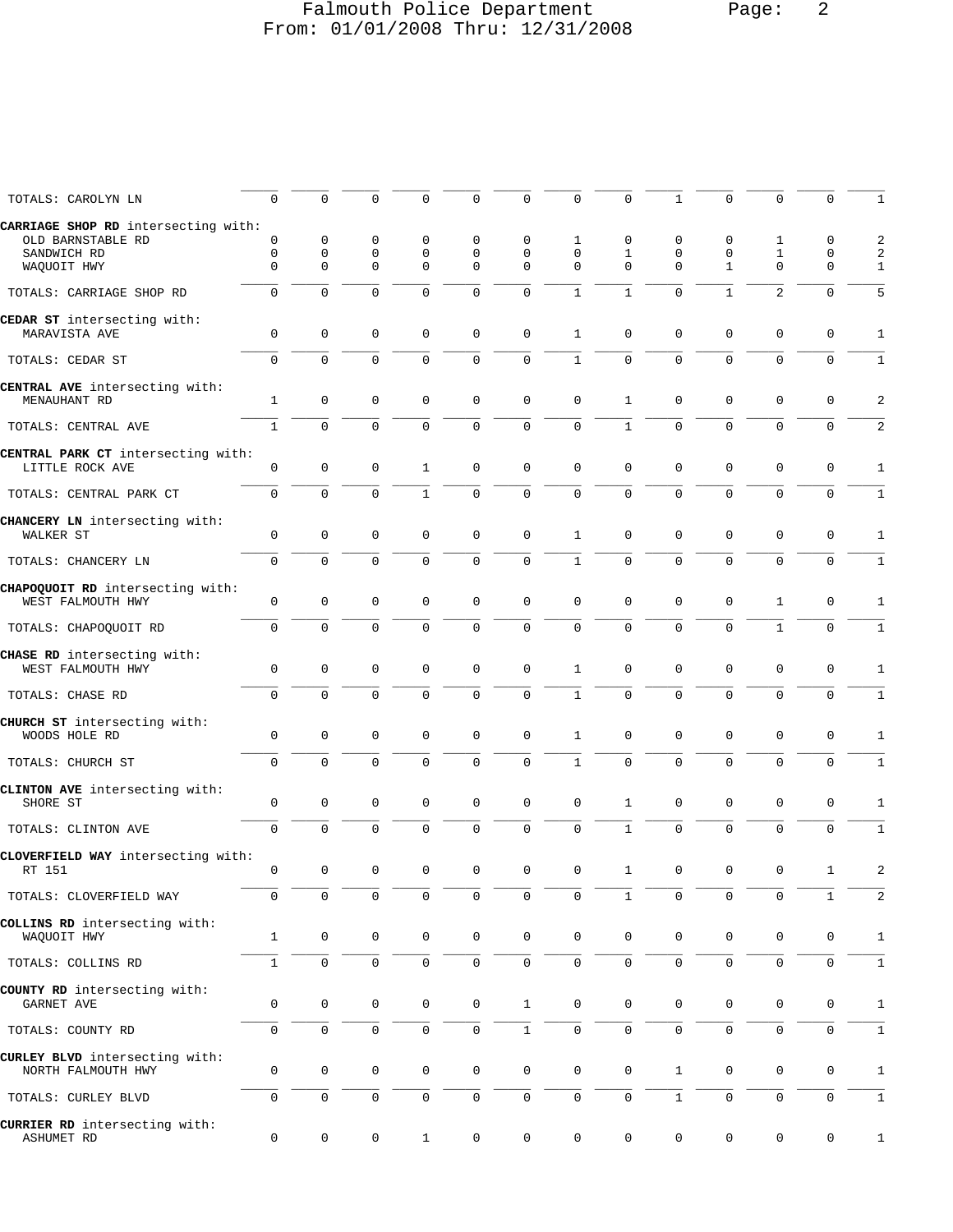# Falmouth Police Department Page: 3 From: 01/01/2008 Thru: 12/31/2008

| TOTALS: CURRIER RD                     | $\mathbf{0}$        | $\mathbf 0$    | $\mathbf 0$    | $\mathbf{1}$ | 0              | $\mathbf 0$         | $\mathbf 0$         | $\mathbf{0}$   | $\mathbf 0$    | $\mathbf{0}$   | 0            | $\mathbf 0$  | 1                       |
|----------------------------------------|---------------------|----------------|----------------|--------------|----------------|---------------------|---------------------|----------------|----------------|----------------|--------------|--------------|-------------------------|
| DAVIS STRAITS intersecting with:       |                     |                |                |              |                |                     |                     |                |                |                |              |              |                         |
| DILLINGHAM AVE                         | 0                   | 1              | 1              | 0            | 1              | 1                   | 0                   | 0              | 0              | 0              | 1            | $\mathbf 0$  | 5                       |
| FALMOUTH HEIGHTS RD                    | $\mathbf 0$         | $\mathbf 0$    | 0              | $\mathbf 0$  | $\mathbf{1}$   | 0                   | $\mathbf 0$         | $\mathbf{1}$   | $\mathbf 0$    | 0              | 0            | $\mathbf 0$  | 2                       |
| WORCESTER CT                           | $\Omega$            | $\Omega$       | $\Omega$       | $\Omega$     | 0              | 0                   | $\mathbf 0$         | 1              | 1              | $\Omega$       | $\Omega$     | 0            | 2                       |
| TOTALS: DAVIS STRAITS                  | 0                   | $\mathbf{1}$   | $\mathbf{1}$   | 0            | $\overline{a}$ | $\mathbf{1}$        | $\mathbf{0}$        | 2              | $\mathbf{1}$   | $\Omega$       | $\mathbf{1}$ | $\mathbf 0$  | 9                       |
| DAVISVILLE RD intersecting with:       |                     |                |                |              |                |                     |                     |                |                |                |              |              |                         |
| EAST FALMOUTH HWY                      | $\mathbf 0$         | $\mathsf 0$    | 0              | 0            | 0              | $\mathbf{1}$        | $\mathsf 0$         | $\mathbf{0}$   | 0              | $\mathbf 0$    | $\mathbf 0$  | $\mathbf 0$  | 1                       |
| TOTALS: DAVISVILLE RD                  | $\mathbf 0$         | $\mathbf 0$    | $\mathbf 0$    | 0            | 0              | $\mathbf{1}$        | $\mathbf 0$         | $\Omega$       | $\Omega$       | $\mathbf 0$    | 0            | $\mathbf 0$  | 1                       |
| DEEPWOOD DR intersecting with:         |                     |                |                |              |                |                     |                     |                |                |                |              |              |                         |
| SANDWICH RD                            | 0                   | $\mathsf 0$    | $\mathbf 0$    | 1            | 0              | $\mathsf 0$         | $\mathsf 0$         | $\mathbf{1}$   | 0              | $\mathbf 0$    | $\mathbf 0$  | $\mathbf 0$  | 2                       |
| TOTALS: DEEPWOOD DR                    | 0                   | $\mathbf 0$    | 0              | $\mathbf{1}$ | $\mathbf 0$    | $\mathsf{O}\xspace$ | $\mathsf 0$         | $\mathbf{1}$   | $\mathbf 0$    | $\mathbf 0$    | $\mathbf 0$  | $\Omega$     | $\overline{\mathbf{c}}$ |
| DILLINGHAM AVE intersecting with:      |                     |                |                |              |                |                     |                     |                |                |                |              |              |                         |
| DAVIS STRAITS                          | 0                   | $\mathbf{1}$   | $\mathbf{1}$   | 0            | $\mathbf{1}$   | $\mathbf{1}$        | $\mathsf 0$         | $\mathsf 0$    | $\mathsf 0$    | $\mathbf 0$    | $\mathbf 1$  | $\mathbf 0$  | 5                       |
| GIFFORD ST                             | $\mathbf 0$         | $\mathbf{2}$   | $\mathbf{1}$   | $\Omega$     | 0              | 0                   | $\mathbf 0$         | $\Omega$       | $\Omega$       | 1              | $\mathbf 0$  | $\mathbf 0$  | $\overline{4}$          |
| TOTALS: DILLINGHAM AVE                 | $\Omega$            | $\overline{3}$ | $\overline{2}$ | $\Omega$     | $\mathbf{1}$   | $\mathbf{1}$        | $\mathbf 0$         | $\Omega$       | $\Omega$       | $\mathbf{1}$   | $\mathbf{1}$ | $\Omega$     | 9                       |
| EAST FALMOUTH HWY intersecting with:   |                     |                |                |              |                |                     |                     |                |                |                |              |              |                         |
| ACAPESKET RD                           | 0                   | 1              | 0              | 0            | 1              | 0                   | 0                   | 0              | 0              | 1              | 0            | 0            | 3                       |
| CAROLYN LN                             | 0                   | $\mathbf{0}$   | 0              | 0            | $\mathbf 0$    | 0                   | 0                   | 0              | $\mathbf{1}$   | 0              | 0            | 0            | $1\,$                   |
| DAVISVILLE RD                          | 0                   | 0              | 0              | 0            | 0              | 1                   | 0                   | 0              | 0              | 0              | 0            | 0            | $1\,$                   |
| FRESH POND RD                          | 0                   | 1              | 0              | 1            | 0              | 0                   | 0                   | 1              | 1              | $\Omega$       | 0            | 0            | 4                       |
|                                        | $\Omega$            |                | 1              | 0            | 0              |                     | 1                   | 1              | $\Omega$       |                | 0            | 0            |                         |
| JOHN PARKER RD                         |                     | 0              |                |              |                | 0                   |                     |                |                | 0              |              |              | 3                       |
| LORRAINE RD                            | $\Omega$            | 0              | 0              | 0            | 0              | 0                   | 0                   | 1              | $\Omega$       | 1              | 0            | 0            | 2                       |
| MILL POND WAY                          | 0                   | 0              | 0              | 0            | $\Omega$       | 0                   | 0                   | $\Omega$       | $\Omega$       | U              | 1            | 0            | 1                       |
| MURIEL LN                              | $\Omega$            | 0              | 0              | 0            | 0              | 0                   | $\Omega$            | $\Omega$       | 1              | 0              | 0            | 0            | $1\,$                   |
| OLD BARNSTABLE RD                      | $\Omega$            | 0              | 1              | 0            | 0              | 0                   | 0                   | 0              | 0              | 0              | 0            | 0            | $1\,$                   |
| SEACOAST SHORES BLVD                   | 0                   | 0              | 0              | 0            | 0              | 0                   | 0                   | $\Omega$       | $\Omega$       | $\Omega$       | 0            | 1            | 1                       |
| SHOREWOOD DR                           | 0                   | 0              | 0              | 0            | 0              | 0                   | $\mathbf 0$         | $\Omega$       | $\Omega$       | 1              | 0            | 0            | $\mathbf 1$             |
| VIDAL AVE                              | $\Omega$            | 0              | 0              | $\Omega$     | 0              | 0                   | 0                   | $\mathbf{1}$   | $\mathbf{1}$   | $\Omega$       | $\Omega$     | $\Omega$     | 2                       |
| TOTALS: EAST FALMOUTH HWY              | $\mathbf 0$         | $\overline{2}$ | $\overline{a}$ | $\mathbf{1}$ | $\mathbf{1}$   | $\mathbf{1}$        | $\mathbf{1}$        | $\overline{4}$ | $\overline{4}$ | $\overline{3}$ | $\mathbf{1}$ | $\mathbf{1}$ | 21                      |
| FALMOUTH HEIGHTS RD intersecting with: |                     |                |                |              |                |                     |                     |                |                |                |              |              |                         |
| DAVIS STRAITS                          | 0                   | $\mathsf 0$    | 0              | 0            | 1              | 0                   | $\mathbf 0$         | $\mathbf{1}$   | 0              | $\mathbf 0$    | $\mathbf 0$  | $\mathbf 0$  | 2                       |
|                                        |                     |                |                |              |                |                     |                     |                |                |                |              |              |                         |
| TOTALS: FALMOUTH HEIGHTS RD            | $\mathbf 0$         | $\Omega$       | $\mathbf 0$    | $\mathbf 0$  | $\mathbf{1}$   | $\mathbf 0$         | $\mathbf 0$         | $\mathbf{1}$   | $\mathbf 0$    | $\mathbf 0$    | $\mathbf 0$  | $\mathbf 0$  | 2                       |
| FALMOUTH WOODS RD intersecting with:   |                     |                |                |              |                |                     |                     |                |                |                |              |              |                         |
| CAIRN RIDGE RD                         | 1                   | 0              | 0              | 0            | 0              | 0                   | 0                   | 0              | 0              | 0              | 0            | 0            | 1                       |
| RT 151                                 | $\mathbf 0$         | $\mathbf 0$    | $\mathbf 0$    | $\mathbf 0$  | 0              | 0                   | $\mathbf 0$         | 0              | $\mathbf{1}$   | $\mathbf 0$    | 0            | $\mathbf 0$  | $\mathbf{1}$            |
|                                        |                     |                |                |              |                |                     |                     |                |                |                |              |              |                         |
| TOTALS: FALMOUTH WOODS RD              | $\mathbf{1}$        | $\mathsf 0$    | $\mathbf 0$    | $\mathbf 0$  | 0              | $\mathbf 0$         | $\mathsf 0$         | 0              | $\mathbf{1}$   | $\mathbf 0$    | $\mathbf 0$  | $\mathbf 0$  | $\sqrt{2}$              |
| FALMOUTHPORT DR intersecting with:     |                     |                |                |              |                |                     |                     |                |                |                |              |              |                         |
| TEATICKET HWY                          | 0                   | $\mathbf 0$    | $\mathsf{O}$   | $\mathsf{O}$ | $\mathbf{1}$   | $\mathbf 0$         | $\mathbf{0}$        | $\mathbf 0$    | $\mathbf 0$    | $\mathbf 0$    | 0            | 0            | 1                       |
| TOTALS: FALMOUTHPORT DR                | $\mathsf{O}\xspace$ | $\mathbf 0$    | $\mathbf 0$    | 0            | $\mathbf{1}$   | $\mathsf{O}$        | $\mathsf 0$         | $\mathbf 0$    | $\mathbf 0$    | $\mathbf 0$    | $\mathbf 0$  | $\mathbf 0$  | $\mathbf{1}$            |
| FRESH POND RD intersecting with:       |                     |                |                |              |                |                     |                     |                |                |                |              |              |                         |
| EAST FALMOUTH HWY                      | 0                   | $\mathbf{1}$   | $\mathbf 0$    | $\mathbf{1}$ | 0              | 0                   | $\mathbf 0$         | $\mathbf{1}$   | $\mathbf{1}$   | 0              | 0            | 0            | 4                       |
| TOTALS: FRESH POND RD                  | $\mathbf 0$         | $\mathbf{1}$   | 0              | $\mathbf{1}$ | 0              | 0                   | $\mathsf{O}\xspace$ | $\mathbf{1}$   | $\mathbf{1}$   | $\mathbf 0$    | $\mathbf 0$  | $\mathbf 0$  | 4                       |
| GARNET AVE intersecting with:          |                     |                |                |              |                |                     |                     |                |                |                |              |              |                         |
| COUNTY RD                              | $\mathbf 0$         | $\mathbf 0$    | $\mathbf 0$    | 0            | 0              | $\mathbf{1}$        | $\mathbf 0$         | $\mathbf 0$    | $\mathbf 0$    | $\mathbf 0$    | $\mathbf 0$  | $\mathbf 0$  | 1                       |
| TOTALS: GARNET AVE                     | 0                   | $\mathbf 0$    | $\mathbf 0$    | $\mathsf{O}$ | 0              | $\mathbf{1}$        | $\mathsf 0$         | $\mathbf 0$    | $\mathbf 0$    | $\mathbf 0$    | $\mathbf 0$  | $\mathbf 0$  | $\mathbf{1}$            |
| GIFFORD ST intersecting with:          |                     |                |                |              |                |                     |                     |                |                |                |              |              |                         |
| DILLINGHAM AVE                         | 0                   | 2              | 1              | 0            | 0              | 0                   | 0                   | 0              | 0              | 1              | 0            | 0            | 4                       |
| JONES RD                               | $\mathbf 0$         | 0              | 0              | $\mathbf{1}$ | 0              | 0                   | 0                   | 0              | 1              | 2              | 0            | $\mathbf{1}$ | 5                       |
| LAKEVIEW AVE                           | $\Omega$            | $\mathbf 0$    | $\mathbf 0$    | $\mathbf{1}$ | 0              | 0                   | $\mathbf 0$         | $\Omega$       | $\Omega$       | 0              | $\mathbf 0$  | $\mathbf 0$  | $\mathbf{1}$            |
|                                        |                     |                |                |              |                |                     |                     |                |                |                |              |              |                         |
|                                        |                     |                |                |              |                |                     |                     |                |                |                |              |              |                         |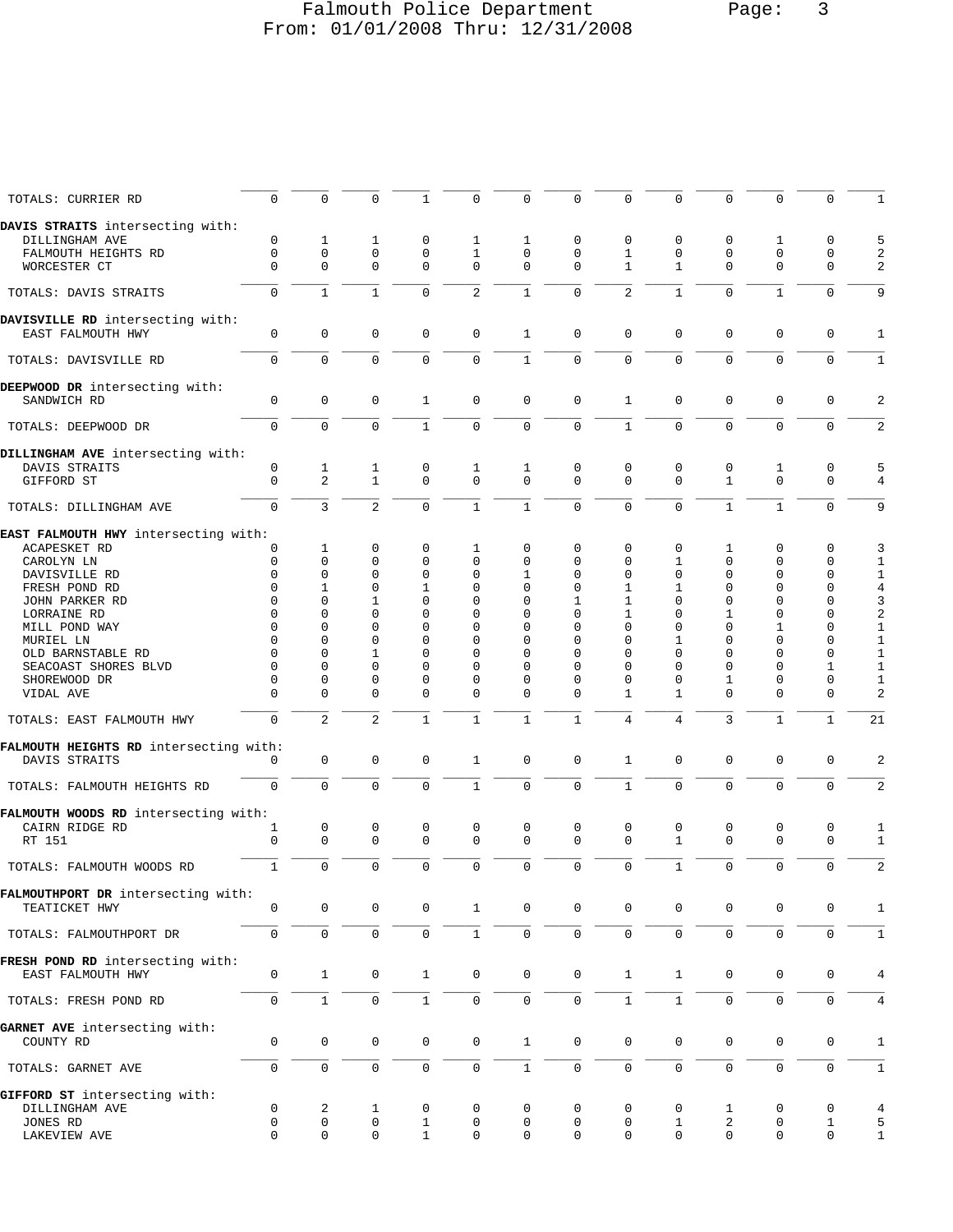# Falmouth Police Department Page: 4 From: 01/01/2008 Thru: 12/31/2008

| MAIN ST                                             | $\mathbf 0$         | $\mathbf 0$       | $\mathbf 0$         | 0                | $\mathbf{1}$        | $\mathbf{1}$     | $\mathbf 0$         | 0                        | $\mathbf 0$         | $\mathbf 0$         | $\mathbf 0$         | 0                | $\overline{a}$               |
|-----------------------------------------------------|---------------------|-------------------|---------------------|------------------|---------------------|------------------|---------------------|--------------------------|---------------------|---------------------|---------------------|------------------|------------------------------|
| TOTALS: GIFFORD ST                                  | $\Omega$            | $\overline{a}$    | $\mathbf 1$         | $\overline{2}$   | $\mathbf{1}$        | $\mathbf{1}$     | $\mathbf 0$         | 0                        | $\mathbf{1}$        | 3                   | $\Omega$            | $\mathbf{1}$     | 12                           |
| GRAND AVE intersecting with:                        |                     |                   |                     |                  |                     |                  |                     |                          |                     |                     |                     |                  |                              |
| <b>JERICHO PATH</b>                                 | $\mathbf 0$         | $\mathbf 0$       | 0                   | 0                | $\mathbf 0$         | 0                | $\mathbf 0$         | 1                        | 0                   | 0                   | 0                   | 0                | $\mathbf{1}$                 |
| MENAUHANT RD                                        | $\Omega$            | 0                 | $\mathbf 0$         | $\mathbf 0$      | $\Omega$            | $\Omega$         | $\Omega$            | $\Omega$                 | $\mathbf 0$         | $\mathbf 0$         | 1                   | 0                | 1                            |
| WORCESTER CT                                        | $\mathbf{0}$        | $\mathbf 0$       | $\Omega$            | $\mathbf 0$      | $\Omega$            | $\mathbf{1}$     | $\Omega$            | $\Omega$                 | $\Omega$            | $\mathbf{1}$        | $\mathbf 0$         | $\mathbf 0$      | 2                            |
| TOTALS: GRAND AVE                                   | $\Omega$            | $\Omega$          | $\Omega$            | $\Omega$         | $\Omega$            | $\mathbf{1}$     | $\Omega$            | $\mathbf{1}$             | $\Omega$            | $\mathbf{1}$        | $\mathbf{1}$        | $\mathbf 0$      | 4                            |
| HADDON AVE intersecting with:                       |                     |                   |                     |                  |                     |                  |                     |                          |                     |                     |                     |                  |                              |
| KATHARINE LEE BATES                                 | $\mathbf 0$         | $\mathbf 0$       | 1                   | 0                | $\mathbf 0$         | $\mathbf 0$      | $\mathbf 0$         | $\mathbf 0$              | $\mathbf 0$         | $\mathbf 0$         | $\mathbf 0$         | 0                | 1                            |
| TOTALS: HADDON AVE                                  | $\mathbf 0$         | $\mathbf 0$       | $\mathbf{1}$        | $\mathbf 0$      | $\mathbf 0$         | $\mathbf 0$      | $\mathbf 0$         | $\Omega$                 | $\Omega$            | $\Omega$            | $\mathbf 0$         | $\mathbf 0$      | $\mathbf{1}$                 |
| HAMLIN AVE intersecting with:                       |                     |                   |                     |                  |                     |                  |                     |                          |                     |                     |                     |                  |                              |
| LAKEVIEW AVE                                        | $\mathbf 0$         | $\mathbf{1}$      | $\mathbf 0$         | 0                | 0                   | $\mathbf 0$      | 1                   | $\mathbf 0$              | $\Omega$            | $\mathbf 0$         | $\mathbf 0$         | 0                | 2                            |
| TOTALS: HAMLIN AVE                                  | $\mathbf 0$         | $\mathbf{1}$      | $\mathbf 0$         | $\mathbf 0$      | $\mathbf{0}$        | 0                | $\mathbf{1}$        | 0                        | $\mathbf 0$         | $\mathbf{0}$        | $\mathbf 0$         | $\mathbf 0$      | 2                            |
| HAMPDEN RD intersecting with:                       |                     |                   |                     |                  |                     |                  |                     |                          |                     |                     |                     |                  |                              |
| SEACOAST SHORES BLVD                                | $\mathbf 0$         | $\mathbf 0$       | $\mathbf 0$         | 0                | $\mathbf 0$         | $\mathbf 0$      | $\mathbf 0$         | $\mathbf 0$              | $\mathbf{1}$        | $\mathbf{0}$        | $\mathbf 0$         | $\mathsf 0$      | 1                            |
| TOTALS: HAMPDEN RD                                  | $\Omega$            | $\Omega$          | $\Omega$            | $\Omega$         | $\Omega$            | $\mathbf 0$      | $\Omega$            | $\Omega$                 | $\mathbf{1}$        | $\Omega$            | $\Omega$            | $\mathbf 0$      | $\mathbf{1}$                 |
| HARRIETTE RD intersecting with:                     |                     |                   |                     |                  |                     |                  |                     |                          |                     |                     |                     |                  |                              |
| LOCUSTFIELD RD                                      | $\mathbf 0$         | $\mathbf 0$       | $\mathbf 0$         | 0                | $\mathbf 0$         | $\mathbf{1}$     | $\mathbf 0$         | $\mathbf 0$              | $\mathbf 0$         | $\mathbf 0$         | $\mathbf 0$         | 0                | 1                            |
| TOTALS: HARRIETTE RD                                | $\mathbf 0$         | $\Omega$          | $\mathbf 0$         | $\Omega$         | $\mathbf 0$         | $\mathbf{1}$     | $\mathbf 0$         | $\Omega$                 | $\mathbf 0$         | $\Omega$            | $\Omega$            | $\mathbf 0$      | $\mathbf{1}$                 |
| HATCHVILLE RD intersecting with:                    |                     |                   |                     |                  |                     |                  |                     |                          |                     |                     |                     |                  |                              |
| BOXBERRY HILL RD                                    | 0                   | $\mathbf{1}$      | 0                   | 0                | 0                   | 0                | 0                   | 0                        | 0                   | 0                   | 0                   | 0                | 1                            |
| SAM TURNER RD                                       | $\Omega$            | $\mathbf 0$       | $\mathbf 0$         | $\mathbf{1}$     | $\Omega$            | $\Omega$         | $\Omega$            | $\Omega$                 | $\Omega$            | $\mathbf{0}$        | $\mathbf 0$         | $\mathbf 0$      | $\mathbf{1}$                 |
| TOTALS: HATCHVILLE RD                               | $\mathbf 0$         | $\mathbf{1}$      | $\Omega$            | $\mathbf{1}$     | $\Omega$            | $\mathbf 0$      | $\mathbf 0$         | $\Omega$                 | $\Omega$            | $\Omega$            | $\Omega$            | 0                | 2                            |
| HAYWAY RD intersecting with:                        |                     |                   |                     |                  |                     |                  |                     |                          |                     |                     |                     |                  |                              |
| OLD BARNSTABLE RD                                   | $\mathbf{1}$        | $\mathbf 0$       | $\mathbf 0$         | 0                | $\mathbf 0$         | $\mathbf 0$      | $\mathbf 0$         | $\mathbf 0$              | $\mathbf{1}$        | $\mathbf 0$         | $\mathbf 0$         | 0                | 2                            |
| TOTALS: HAYWAY RD                                   | $\mathbf{1}$        | $\mathbf 0$       | $\mathbf 0$         | $\Omega$         | $\mathbf 0$         | $\mathbf 0$      | $\mathbf 0$         | $\mathbf 0$              | $\mathbf{1}$        | $\mathbf 0$         | $\mathbf 0$         | $\mathbf 0$      | 2                            |
|                                                     |                     |                   |                     |                  |                     |                  |                     |                          |                     |                     |                     |                  |                              |
| HEATHER LN intersecting with:<br>NORTH FALMOUTH HWY | 0                   | $\mathbf 0$       | $\mathbf 0$         | 0                | $\mathbf 0$         | 0                | $\mathbf 0$         | $\mathbf 0$              | $\mathbf 0$         | $\mathbf 0$         | 1                   | 0                | 1                            |
|                                                     | $\mathbf 0$         | $\Omega$          | $\Omega$            | $\Omega$         | $\Omega$            | $\Omega$         | $\Omega$            | $\Omega$                 | $\mathbf 0$         | $\mathbf 0$         | $\mathbf{1}$        | $\mathbf 0$      |                              |
| TOTALS: HEATHER LN                                  |                     |                   |                     |                  |                     |                  |                     |                          |                     |                     |                     |                  | $\mathbf{1}$                 |
| HOMESTEAD LN intersecting with:<br>TEATICKET HWY    | $\mathbb O$         | $\mathbf 0$       | 0                   | 1                | $\mathbf 0$         | $\mathsf 0$      | $\mathbf 0$         | 0                        | $\mathbf 0$         | $\mathbf 0$         | 2                   | 0                | 3                            |
| TOTALS: HOMESTEAD LN                                | $\mathbf 0$         | $\mathbf{0}$      | $\mathbf 0$         | $\mathbf 1$      | $\mathbf 0$         | $\mathbf 0$      | $\mathbf 0$         | 0                        | $\mathbf 0$         | $\mathbf 0$         | $\mathbf{2}$        | $\mathbf 0$      | 3                            |
|                                                     |                     |                   |                     |                  |                     |                  |                     |                          |                     |                     |                     |                  |                              |
| HUETTNER RD intersecting with:                      | $\mathsf 0$         | $\mathbf 0$       | $\mathbf 0$         |                  |                     | 0                | $\mathsf 0$         |                          | $\mathbf 0$         | $\mathbf 0$         |                     |                  | $\sqrt{2}$                   |
| WOODS HOLE RD                                       |                     |                   |                     | $\mathbf{1}$     | 0                   |                  |                     | $\mathbf{1}$             |                     |                     | 0                   | 0                |                              |
| TOTALS: HUETTNER RD                                 | $\mathsf{O}\xspace$ | $\mathsf 0$       | $\mathsf{O}\xspace$ | $1\,$            | $\mathsf 0$         | 0                | $\mathsf{O}\xspace$ | $\mathbf{1}$             | $\mathsf{O}\xspace$ | $\mathsf{O}\xspace$ | $\mathsf{O}\xspace$ | $\mathsf 0$      | 2                            |
| JERICHO PATH intersecting with:                     |                     |                   |                     |                  |                     |                  |                     |                          |                     |                     |                     |                  |                              |
| GRAND AVE<br>WORCESTER CT                           | 0<br>$\mathbf 0$    | 0<br>$\mathbf{1}$ | 0<br>$\mathbf 0$    | 0<br>$\mathbf 0$ | 0<br>$\mathbf 0$    | 0<br>$\Omega$    | 0<br>$\Omega$       | $\mathbf{1}$<br>$\Omega$ | 0<br>$\mathbf 0$    | 0<br>$\mathbf{0}$   | 0<br>$\mathbf 0$    | 0<br>0           | $\mathbf{1}$<br>$\mathbf{1}$ |
|                                                     |                     |                   |                     |                  |                     |                  |                     |                          |                     |                     |                     |                  |                              |
| TOTALS: JERICHO PATH                                | $\mathbf 0$         | $\mathbf{1}$      | $\mathbf 0$         | $\mathbf 0$      | $\mathbf 0$         | $\mathbf 0$      | $\mathbf 0$         | $\mathbf{1}$             | $\mathbf 0$         | $\mathbf 0$         | $\mathbf 0$         | $\mathbf 0$      | 2                            |
| JOHN PARKER RD intersecting with:                   |                     |                   |                     |                  |                     |                  |                     |                          |                     |                     |                     |                  |                              |
| EAST FALMOUTH HWY                                   | 0<br>$\mathbf{1}$   | 0<br>$\mathbf 0$  | 1<br>$\mathbf 0$    | 0<br>0           | 0<br>$\mathbf{1}$   | 0<br>$\mathbf 0$ | 1<br>$\mathbf{0}$   | 1<br>$\Omega$            | 0<br>$\mathbf 0$    | 0<br>$\mathbf 0$    | 0<br>$\mathbf 0$    | 0<br>$\mathbf 0$ | 3<br>2                       |
| SANDWICH RD                                         |                     |                   |                     |                  |                     |                  |                     |                          |                     |                     |                     |                  |                              |
| TOTALS: JOHN PARKER RD                              | $\mathbf{1}$        | $\mathbf 0$       | $\mathbf{1}$        | $\mathbf 0$      | $\mathbf{1}$        | $\mathsf 0$      | $\mathbf{1}$        | $\mathbf{1}$             | $\mathbf 0$         | $\mathbf 0$         | $\mathbf 0$         | $\mathbf 0$      | 5                            |
| JONES RD intersecting with:                         |                     |                   |                     |                  |                     |                  |                     |                          |                     |                     |                     |                  |                              |
| GIFFORD ST                                          | 0                   | 0                 | 0                   | 1                | 0                   | 0                | 0                   | 0                        | 1                   | 2                   | 0                   | 1                | 5                            |
| KATHY ANN LN                                        | $\mathbf 0$         | $\mathbf 0$       | $\mathsf{O}\xspace$ | $\mathbf{1}$     | $\mathsf{O}\xspace$ | 0                | $\mathbf 0$         | 0                        | $\mathbf 0$         | $\mathbf 0$         | $\mathsf{O}\xspace$ | 0                | $\mathbf{1}$                 |
|                                                     |                     |                   |                     |                  |                     |                  |                     |                          |                     |                     |                     |                  |                              |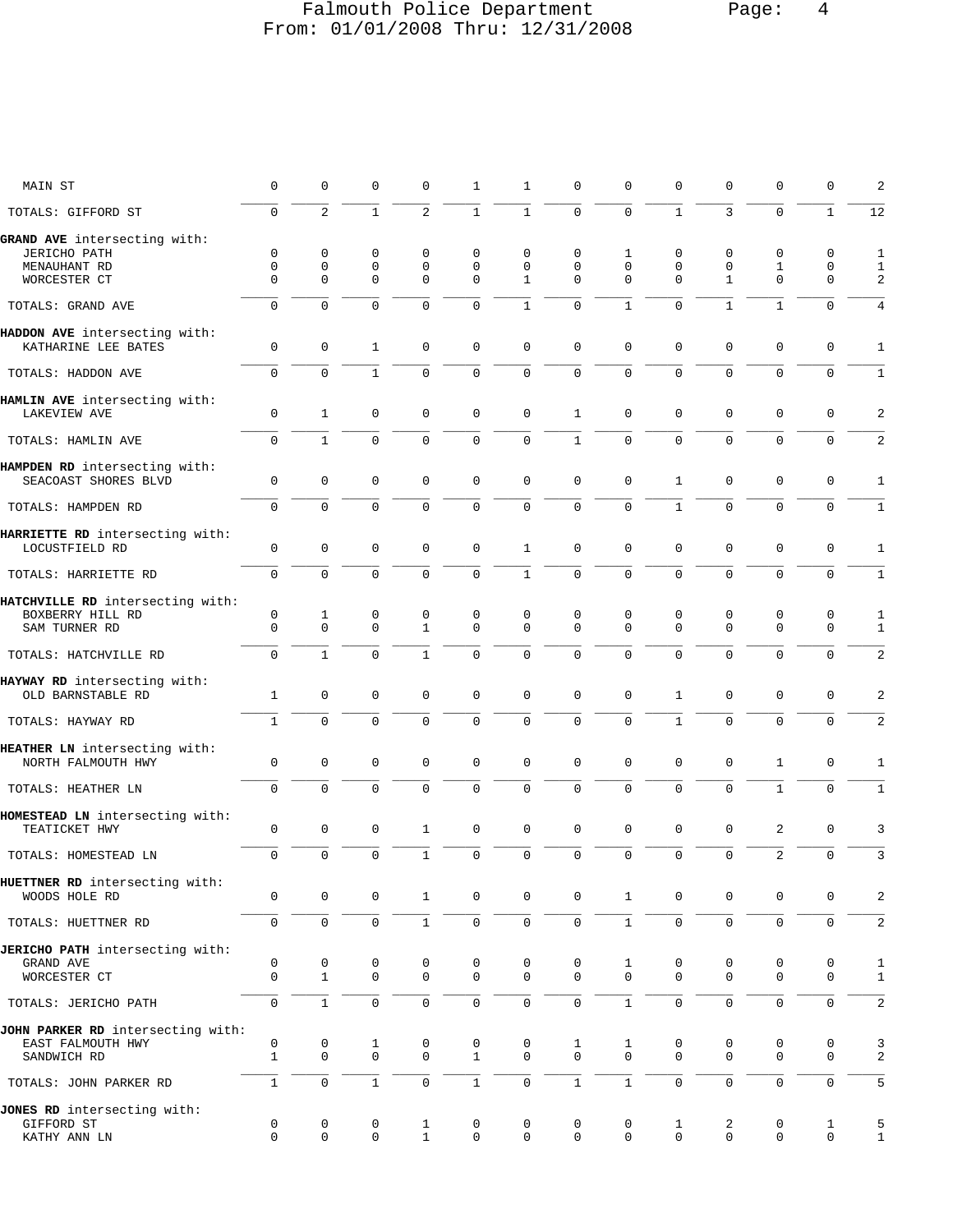# Falmouth Police Department Page: 5 From: 01/01/2008 Thru: 12/31/2008

| TEATICKET HWY                                         | $\mathbf 0$  | $\mathbf 0$         | $\mathbf 0$  | $\Omega$            | 1              | 1            | $\mathbf{1}$ | 2                 | 0                | 0            | $\mathbf 0$         | $\mathbf 0$         | 5                |
|-------------------------------------------------------|--------------|---------------------|--------------|---------------------|----------------|--------------|--------------|-------------------|------------------|--------------|---------------------|---------------------|------------------|
| TOTALS: JONES RD                                      | $\mathbf 0$  | $\Omega$            | 0            | $\overline{2}$      | $\mathbf{1}$   | $\mathbf{1}$ | $\mathbf{1}$ | $\overline{2}$    | $\mathbf 1$      | 2            | $\mathbf 0$         | $\mathbf{1}$        | 11               |
| KATHARINE LEE BATES intersecting with:                | 0            |                     | 1            |                     | 0              | 0            | 0            |                   |                  | 0            |                     |                     |                  |
| HADDON AVE<br>PALMER AVE                              | 0            | 0<br>$\mathsf 0$    | $\mathbf 0$  | 0<br>$\mathbf{0}$   | 0              | 0            | $\mathbf 0$  | 0<br>$\mathbf{1}$ | 0<br>$\mathbf 0$ | $\mathbf 0$  | 0<br>$\mathbf 0$    | 0<br>$\mathbf 0$    | 1<br>1           |
| TOTALS: KATHARINE LEE BATES                           | 0            | $\mathbf 0$         | $\mathbf{1}$ | $\mathbf 0$         | 0              | 0            | $\mathsf 0$  | $\mathbf{1}$      | $\mathbf 0$      | $\mathbf 0$  | $\mathbf 0$         | 0                   | 2                |
| KATHY ANN LN intersecting with:<br>JONES RD           | $\mathbf 0$  | $\mathsf 0$         | $\mathbf 0$  | 1                   | $\mathbf 0$    | $\mathsf 0$  | $\mathbf 0$  | $\mathbf{0}$      | 0                | $\mathbf 0$  | $\mathbf 0$         | 0                   | 1                |
| TOTALS: KATHY ANN LN                                  | $\mathbf 0$  | $\mathbf 0$         | $\mathbf 0$  | $\mathbf{1}$        | 0              | 0            | $\mathbf 0$  | 0                 | $\mathbf 0$      | $\mathbf 0$  | $\mathbf 0$         | $\mathbf 0$         | $1\,$            |
| KRIKOR DR intersecting with:<br>QUAKER RD             | 0            | $\mathbf 0$         | $\mathbf 0$  | $\mathbf 0$         | $\mathbf 0$    | $\mathbf 0$  | $\mathbf 0$  | $\mathbf{1}$      | 0                | $\mathbf 0$  | 0                   | 0                   | 1                |
| TOTALS: KRIKOR DR                                     | $\mathbf 0$  | $\Omega$            | $\mathbf 0$  | $\mathbf{0}$        | 0              | $\mathbf 0$  | $\mathbf 0$  | $\mathbf{1}$      | $\Omega$         | $\mathbf 0$  | $\mathbf 0$         | $\Omega$            | $1\,$            |
| LAKEVIEW AVE intersecting with:                       |              |                     |              |                     |                |              |              |                   |                  |              |                     |                     |                  |
| GIFFORD ST                                            | 0            | 0                   | 0            | 1                   | 0              | 0            | 0            | 0                 | 0                | 0            | 0                   | 0                   | 1                |
| HAMLIN AVE                                            | 0            | 1                   | 0            | $\mathbf 0$         | 0              | 0            | 1            | 0                 | 0                | 0            | 0                   | 0                   | 2                |
| PALMER AVE                                            | $\Omega$     | $\mathbf 0$         | $\mathbf 0$  | $\mathbf{0}$        | $\mathbf 0$    | $\mathbf{1}$ | $\mathbf 0$  | $\Omega$          | $\mathbf 0$      | $\mathbf{0}$ | $\mathbf{0}$        | $\mathbf 0$         | $\mathbf{1}$     |
| TOTALS: LAKEVIEW AVE                                  | $\mathbf 0$  | $\mathbf{1}$        | 0            | $\mathbf{1}$        | 0              | $\mathbf{1}$ | $\mathbf{1}$ | $\Omega$          | $\Omega$         | $\Omega$     | $\mathbf 0$         | $\Omega$            | 4                |
|                                                       |              |                     |              |                     |                |              |              |                   |                  |              |                     |                     |                  |
| LITTLE ROCK AVE intersecting with:<br>CENTRAL PARK CT | 0            | 0                   | 0            | 1                   | 0              | 0            | 0            | $\mathbf 0$       | 0                | 0            | $\mathbf 0$         | 0                   | 1                |
| TOTALS: LITTLE ROCK AVE                               | $\mathbf 0$  | $\mathbf 0$         | $\mathbf 0$  | $\mathbf{1}$        | $\mathbf 0$    | $\mathbf 0$  | $\mathbf 0$  | $\mathbf 0$       | $\mathbf 0$      | 0            | $\mathbf 0$         | $\mathbf 0$         | $1\,$            |
|                                                       |              |                     |              |                     |                |              |              |                   |                  |              |                     |                     |                  |
| LOCUST ST intersecting with:<br>MAIN ST               | $\mathbf 0$  | 0                   | 0            | $\mathbf 0$         | 1              | 0            | $\mathsf 0$  | $\Omega$          | 0                | 0            | $\mathbf 0$         | 0                   | 1                |
| TOTALS: LOCUST ST                                     | 0            | $\mathbf 0$         | $\mathbf 0$  | $\Omega$            | $\mathbf{1}$   | $\mathbf 0$  | $\mathbf 0$  | $\Omega$          | $\Omega$         | $\mathbf 0$  | $\Omega$            | $\mathbf 0$         | 1                |
|                                                       |              |                     |              |                     |                |              |              |                   |                  |              |                     |                     |                  |
| LOCUSTFIELD RD intersecting with:<br>HARRIETTE RD     | 0            | $\mathsf 0$         | $\mathsf 0$  | 0                   | 0              | $\mathbf{1}$ | $\mathsf 0$  | $\mathbf{0}$      | 0                | 0            | $\mathbf 0$         | 0                   | 1                |
| TOTALS: LOCUSTFIELD RD                                | $\mathsf{O}$ | 0                   | 0            | 0                   | 0              | $\mathbf{1}$ | $\mathsf 0$  | 0                 | $\mathbf 0$      | 0            | $\mathsf 0$         | $\mathbf 0$         | $\mathbf{1}$     |
|                                                       |              |                     |              |                     |                |              |              |                   |                  |              |                     |                     |                  |
| LORRAINE RD intersecting with:<br>EAST FALMOUTH HWY   | 0            | $\mathsf 0$         | $\mathbf 0$  | $\mathbf{0}$        | 0              | $\mathsf 0$  | $\mathsf 0$  | $\mathbf{1}$      | 0                | $\mathbf 1$  | $\mathbf 0$         | 0                   | 2                |
| TOTALS: LORRAINE RD                                   | $\mathbf 0$  | $\mathbf 0$         | $\mathbf 0$  | $\overline{0}$      | 0              | $\mathbf 0$  | $\mathsf 0$  | $\mathbf 1$       | $\mathsf 0$      | $\mathbf{1}$ | $\mathbf 0$         | $\mathbf 0$         | 2                |
| LUSCOMBE AVE intersecting with:                       |              |                     |              |                     |                |              |              |                   |                  |              |                     |                     |                  |
| WATER ST                                              | 0            | $\mathbf 0$         | $\mathbf 0$  | $\mathbf 0$         | $\mathsf 0$    | $\mathbf 0$  | $\mathbf 0$  | $\mathbf 0$       | $\mathbf{1}$     | 0            | $\mathsf 0$         | 0                   | 1                |
| TOTALS: LUSCOMBE AVE                                  | $\mathbf 0$  | $\mathbf 0$         | $\mathbf 0$  | $\mathbf{0}$        | 0              | $\mathbf 0$  | $\mathbf 0$  | 0                 | $\mathbf 1$      | $\mathbf 0$  | $\mathbf 0$         | $\mathbf 0$         | $\mathbf 1$      |
| MAIN ST intersecting with:                            |              |                     |              |                     |                |              |              |                   |                  |              |                     |                     |                  |
| GIFFORD ST                                            | 0            | 0                   | 0            | 0                   | 1              | 1            | 0            | 0                 | 0                | 0            | 0                   | 0                   | 2                |
| LOCUST ST                                             | $\mathbf 0$  | $\mathbf 0$         | $\mathbf 0$  | $\mathbf{0}$        | $\mathbf{1}$   | 0            | $\mathbf 0$  | 0                 | $\mathbf 0$      | $\mathbf 0$  | $\mathbf 0$         | $\mathbf 0$         | $\mathbf{1}$     |
| NYE RD                                                | $\mathbf 0$  | $\mathbf 0$         | 0            | $\mathbf 0$         | $\mathbf 0$    | 0            | $\mathbf{1}$ | $\mathbf 0$       | $\mathbf 0$      | 0            | $\mathbf 0$         | $\mathbf 0$         | $\mathbf{1}$     |
| PALMER AVE                                            | $\Omega$     | $\Omega$            | 0            | $\mathbf 0$         | 0              | 0            | 1            | 0                 | 2                | 0            | $\Omega$            | $\Omega$            | $\mathsf{3}$     |
| SCRANTON AVE                                          | $\mathbf 0$  | $\mathbf 0$         | 0            | $\mathbf{0}$        | $\mathbf 0$    | 0            | $\mathbf{1}$ | 0                 | $\mathbf 0$      | 1            | $\mathbf 0$         | $\mathbf 0$         | $\boldsymbol{2}$ |
| WALKER ST                                             | $\Omega$     | $\mathbf 0$         | $\mathbf{1}$ | $\mathbf 0$         | $\mathbf 0$    | 0            | $\mathbf 0$  | $\Omega$          | $\Omega$         | $\mathbf 0$  | $\mathbf 0$         | $\mathbf 0$         | $\mathbf 1$      |
| TOTALS: MAIN ST                                       | $\mathbf 0$  | $\mathsf{O}\xspace$ | $\mathbf{1}$ | $\mathsf{O}\xspace$ | $\overline{2}$ | $\mathbf{1}$ | $\mathbf{3}$ | $\mathbf 0$       | $\overline{2}$   | $\mathbf{1}$ | $\mathsf{O}\xspace$ | $\mathbf 0$         | 10               |
| MARAVISTA AVE intersecting with:                      |              |                     |              |                     |                |              |              |                   |                  |              |                     |                     |                  |
| CEDAR ST                                              | 0            | 0                   | 0            | 0                   | 0              | 0            | 1            | $\mathbf 0$       | 0                | 0            | 0                   | $\mathbf 0$         | 1                |
| MARAVISTA AVE EXT                                     | $\mathbf 0$  | $\mathbf 0$         | 0            | $\mathbf{1}$        | $\mathbf 0$    | 0            | $\mathbf 0$  | $\mathbf 0$       | $\mathbf 0$      | 0            | $\mathbf{0}$        | $\mathbf 0$         | $\,1$            |
| MENAUHANT RD                                          | $\mathbf 0$  | $\mathbf 0$         | 0            | $\mathbf 0$         | $\mathbf 0$    | $\mathbf{1}$ | $\mathbf 0$  | 0                 | 0                | 0            | 0                   | $\mathbf 0$         | $\mathbf 1$      |
| PRISCILLA ST                                          | $\mathbf 0$  | $\mathbf 0$         | 0            | $\mathbf 0$         | $\mathbf 0$    | 0            | 0            | 0                 | $\mathbf 0$      | $\mathbf{1}$ | 0                   | $\mathbf 0$         | $\mathbf 1$      |
| RANDOLPH ST                                           | 0            | 1                   | 0            | $\mathbf 0$         | $\mathbf{1}$   | 0            | $\mathbf{1}$ | 0                 | $\mathbf 0$      | 0            | 1                   | $\mathbf 0$         | $\,4$            |
| TEATICKET HWY                                         | 0            | $\mathbf 0$         | 0            | $\mathbf{0}$        | $\mathbf 0$    | 0            | $\mathbf{1}$ | $\Omega$          | 0                | $\mathbf 0$  | $\mathbf{0}$        | $\mathbf 0$         | $1\,$            |
| TOTALS: MARAVISTA AVE                                 | $\mathbf 0$  | $\mathbf{1}$        | $\mathbf 0$  | $\mathbf 1$         | $\mathbf{1}$   | $\mathbf 1$  | $\mathbf{3}$ | $\mathsf 0$       | $\mathsf 0$      | $\mathbf{1}$ | $1\,$               | $\mathsf{O}\xspace$ | 9                |
|                                                       |              |                     |              |                     |                |              |              |                   |                  |              |                     |                     |                  |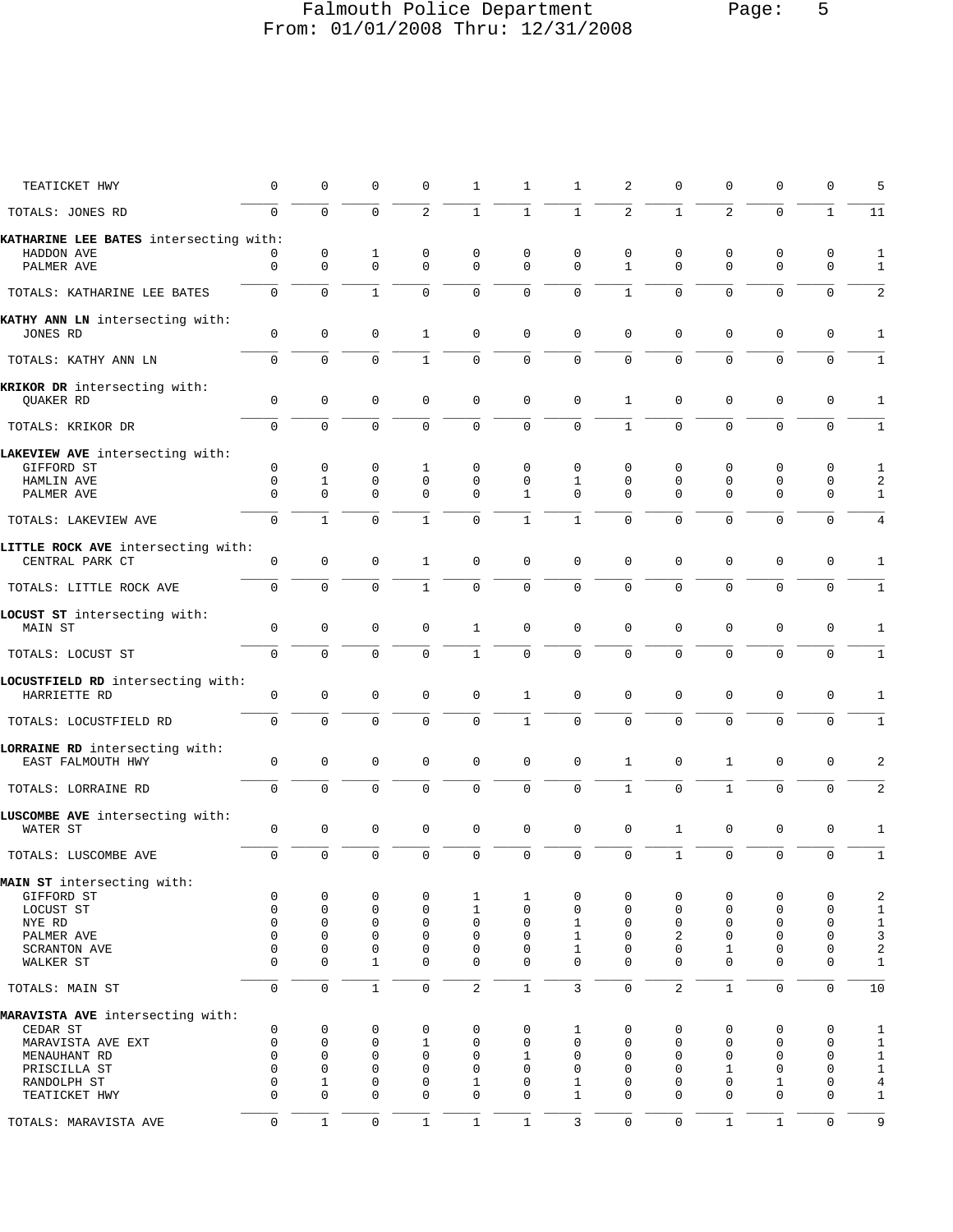# Falmouth Police Department Page: 6 From: 01/01/2008 Thru: 12/31/2008

| MARAVISTA AVE EXT intersecting with:                  |                         |                            |                  |                            |                      |                          |                      |                   |               |                     |                            |                            |                              |
|-------------------------------------------------------|-------------------------|----------------------------|------------------|----------------------------|----------------------|--------------------------|----------------------|-------------------|---------------|---------------------|----------------------------|----------------------------|------------------------------|
| MARAVISTA AVE<br>TEATICKET HWY                        | 0<br>$\Omega$           | 0<br>$\Omega$              | 0<br>$\mathbf 0$ | 1<br>$\Omega$              | 0<br>$\Omega$        | 0<br>$\mathfrak{D}$      | 0<br>$\Omega$        | 0<br>$\Omega$     | 0<br>$\Omega$ | 0<br>$\Omega$       | $\mathbf 0$<br>$\Omega$    | 0<br>$\mathbf 0$           | 1<br>2                       |
| TOTALS: MARAVISTA AVE EXT                             | $\mathbf 0$             | $\mathbf 0$                | $\mathbf 0$      | $\mathbf{1}$               | $\mathbf 0$          | $\overline{2}$           | $\Omega$             | $\Omega$          | $\Omega$      | $\mathbf 0$         | $\mathbf 0$                | $\mathbf 0$                | 3                            |
| MARTIN RD intersecting with:<br>WAQUOIT HWY           | $\mathsf{O}\xspace$     | $\mathbf 0$                | $\mathbf 0$      | $\mathbf 0$                | $\mathbf{0}$         | $\mathbf{1}$             | $\Omega$             | 0                 | 0             | 0                   | $\mathbf 0$                | $\mathbf 0$                | $\mathbf{1}$                 |
| TOTALS: MARTIN RD                                     | $\mathbf 0$             | $\Omega$                   | $\Omega$         | $\Omega$                   | $\mathbf 0$          | $\mathbf{1}$             | $\Omega$             | $\Omega$          | $\Omega$      | $\Omega$            | $\Omega$                   | $\mathbf 0$                | $\mathbf{1}$                 |
| MENAUHANT RD intersecting with:                       |                         |                            |                  |                            |                      |                          |                      |                   |               |                     |                            |                            |                              |
| BRIDGE ST                                             | $\mathbf 0$             | $\mathbf 0$                | 0                | 0                          | $\Omega$             | $\Omega$                 | $\Omega$             | 0                 | 0             | $\mathbf 0$         | $\Omega$                   | 1                          | 1                            |
| CENTRAL AVE                                           | $\mathbf{1}$            | $\mathbf 0$                | $\mathbf 0$      | $\mathbf{0}$               | $\Omega$             | $\Omega$                 | $\mathbf 0$          | $\mathbf{1}$      | 0             | 0                   | $\Omega$                   | $\mathbf 0$                | 2                            |
| GRAND AVE<br>MARAVISTA AVE                            | $\mathbf 0$<br>$\Omega$ | $\mathbf 0$<br>$\Omega$    | 0<br>$\Omega$    | $\mathbf{0}$<br>$\Omega$   | $\Omega$<br>$\Omega$ | $\Omega$<br>$\mathbf{1}$ | $\Omega$<br>$\Omega$ | 0<br>$\Omega$     | 0<br>$\Omega$ | 0<br>$\Omega$       | 1<br>$\Omega$              | 0<br>$\Omega$              | $\mathbf{1}$<br>$\mathbf{1}$ |
|                                                       |                         |                            |                  |                            |                      |                          |                      |                   |               |                     |                            |                            |                              |
| TOTALS: MENAUHANT RD                                  | $\mathbf{1}$            | $\mathbf 0$                | $\Omega$         | $\Omega$                   | 0                    | $\mathbf{1}$             | $\Omega$             | 1                 | 0             | 0                   | $\mathbf{1}$               | 1                          | 5                            |
| METOXIT RD intersecting with:<br>WAQUOIT HWY          | $\mathbf 0$             | $\mathbf{1}$               | $\mathbf 0$      | $\mathbf 0$                | $\mathbf 0$          | $\mathbf 0$              | $\mathbf{1}$         | 2                 | 0             | $\mathbf{1}$        | $\mathbf 0$                | $\mathbf 0$                | 5                            |
| TOTALS: METOXIT RD                                    | $\mathbf 0$             | $\mathbf{1}$               | $\Omega$         | $\Omega$                   | $\mathbf 0$          | $\mathbf 0$              | $\mathbf{1}$         | $\overline{2}$    | $\mathbf 0$   | $\mathbf{1}$        | $\mathbf 0$                | $\mathbf 0$                | 5                            |
| MILL POND WAY intersecting with:<br>EAST FALMOUTH HWY | $\mathbf 0$             | $\mathbf 0$                | 0                | $\mathbf{0}$               | $\mathbf{0}$         | $\mathbf 0$              | $\mathbf 0$          | 0                 | 0             | $\mathbf 0$         | 1                          | $\mathbf 0$                | 1                            |
| TOTALS: MILL POND WAY                                 | $\mathbf 0$             | $\mathbf 0$                | $\Omega$         | $\Omega$                   | $\Omega$             | $\mathbf 0$              | $\Omega$             | $\Omega$          | $\Omega$      | $\mathbf 0$         | $\mathbf{1}$               | $\mathbf 0$                | $\mathbf{1}$                 |
| MILLFIELD ST intersecting with:<br>ALBATROSS ST       | $\mathsf{O}\xspace$     | $\mathbf 0$                | $\Omega$         | $\mathbf 0$                | $\mathbf{0}$         | $\mathbf{1}$             | $\Omega$             | 0                 | 0             | 0                   | $\mathbf 0$                | $\mathbf 0$                | 1                            |
| TOTALS: MILLFIELD ST                                  | $\mathbf 0$             | $\mathbf 0$                | 0                | $\mathbf 0$                | $\mathbf 0$          | $\mathbf{1}$             | $\Omega$             | $\overline{0}$    | 0             | 0                   | $\mathbf 0$                | $\mathbf 0$                | $\mathbf{1}$                 |
| MINOT ST intersecting with:<br>NURSERY RD             | $\mathbf 0$             | $\mathbf 0$                | 0                | $\mathbf{0}$               | $\mathbf 0$          | $\mathbf 0$              | $\mathbf 0$          | 0                 | $\mathbf 0$   | $\mathbf{1}$        | $\mathbf 0$                | 0                          | 1                            |
| TOTALS: MINOT ST                                      | $\Omega$                | $\Omega$                   | $\Omega$         | $\Omega$                   | $\Omega$             | $\Omega$                 | $\Omega$             | $\mathbf 0$       | $\mathbf 0$   | $\mathbf{1}$        | $\Omega$                   | $\Omega$                   | $\mathbf{1}$                 |
| MURIEL LN intersecting with:<br>EAST FALMOUTH HWY     | $\mathbf 0$             | $\mathbf 0$                | $\mathbf 0$      | $\mathbf 0$                | $\mathbf 0$          | $\mathbf 0$              | $\mathbf{0}$         | 0                 | $\mathbf{1}$  | $\mathbf 0$         | $\mathbf 0$                | $\mathbf 0$                | $\mathbf{1}$                 |
| TOTALS: MURIEL LN                                     | $\Omega$                | $\Omega$                   | $\Omega$         | $\Omega$                   | $\Omega$             | $\mathbf 0$              | $\mathbf 0$          | 0                 | $\mathbf{1}$  | $\mathbf 0$         | $\Omega$                   | $\mathbf 0$                | $\mathbf{1}$                 |
| NANTUCKET AVE intersecting with:<br>WORCESTER AVE     | $\mathbf 1$             | 0                          | 0                | $\mathbf 0$                | $\mathbf 0$          | $\mathbf 0$              | $\mathbf 0$          | 0                 | 0             | $\mathbf 0$         | $\mathbf 0$                | $\mathbf 0$                | 1                            |
| TOTALS: NANTUCKET AVE                                 | $\mathbf{1}$            | $\mathbf 0$                | $\mathbf 0$      | $\mathbf 0$                | $\mathbf 0$          | $\mathbf 0$              | $\mathsf{O}$         | $\overline{0}$    | $\mathbf 0$   | 0                   | $\mathbf 0$                | $\mathbf 0$                | $\mathbf{1}$                 |
| NAUSET AVE EAST intersecting with:<br>QUAKER RD       | $\mathbf 0$             | $\mathbf{1}$               | 0                | $\mathbf 0$                | $\mathbf 0$          | $\mathbf 0$              | $\mathbf 0$          | 0                 | $\mathbf 0$   | $\mathbf 0$         | $\mathbf 0$                | $\mathbf 0$                | 1                            |
|                                                       |                         |                            |                  |                            |                      |                          |                      |                   |               |                     |                            |                            |                              |
| TOTALS: NAUSET AVE EAST                               | U                       | $\perp$                    | $\cup$           | U                          | U                    | U                        | U                    | U                 | U             | U                   | U                          | U                          | $\perp$                      |
| NORTH FALMOUTH HWY intersecting with:                 |                         |                            |                  |                            |                      |                          |                      |                   |               |                     |                            |                            |                              |
| CURLEY BLVD                                           | 0                       | 0                          | 0                | $\mathbf 0$                | 0                    | 0                        | 0                    | 0                 | 1             | 0                   | 0                          | 0                          | 1                            |
| HEATHER LN                                            | $\mathbf 0$             | $\mathbf 0$                | 0                | $\mathbf 0$                | 0                    | 0                        | 0                    | $\mathbf 0$       | 0             | $\mathbf 0$         | $\mathbf{1}$               | $\mathbf 0$                | $\mathbf{1}$                 |
| PEBBLE LN                                             | $\mathbf{1}$            | $\mathbf 0$                | 0                | $\mathbf 0$                | 0                    | $\mathbf 0$              | $\mathbf 0$          | 0                 | 0             | 0                   | 0                          | 0                          | $\mathbf{1}$                 |
| RT 151<br>WINSLOW RD                                  | $\mathbf 0$<br>$\Omega$ | $\mathbf 0$<br>$\mathbf 0$ | 1<br>$\mathbf 0$ | $\mathbf 0$<br>$\mathbf 0$ | 0<br>0               | $\mathsf 0$<br>$\Omega$  | 1<br>$\Omega$        | 0<br>$\mathbf{1}$ | 0<br>$\Omega$ | 0<br>0              | $\mathbf 0$<br>$\mathbf 0$ | $\mathbf 0$<br>$\mathbf 0$ | $\sqrt{2}$<br>$\mathbf{1}$   |
| TOTALS: NORTH FALMOUTH HWY                            | $\mathbf{1}$            | $\mathbf 0$                | $\mathbf{1}$     | $\mathsf{O}\xspace$        | $\mathsf{O}\xspace$  | $\mathsf 0$              | $\mathbf{1}$         | $\mathbf{1}$      | $\mathbf{1}$  | 0                   | $\mathbf{1}$               | $\mathbf 0$                | 6                            |
| NURSERY RD intersecting with:<br>MINOT ST             | 0                       | $\mathbf 0$                | 0                | 0                          | 0                    | $\mathsf 0$              | $\mathbf 0$          | 0                 | 0             | $\mathbf{1}$        | $\mathbf 0$                | 0                          | $\mathbf{1}$                 |
| TOTALS: NURSERY RD                                    | $\mathbf 0$             | $\mathbf 0$                | 0                | 0                          | $\mathsf{O}$         | 0                        | 0                    | 0                 | $\mathsf{O}$  | $\mathbf{1}$        | 0                          | $\mathsf{O}\xspace$        | $\mathbf{1}$                 |
| NYE RD intersecting with:<br>MAIN ST                  | $\mathbf 0$             | $\mathbf 0$                | $\mathbf 0$      | 0                          | $\mathsf{O}$         | $\mathsf 0$              | $\mathbf{1}$         | 0                 | $\mathsf{O}$  | $\mathbf 0$         | $\mathbf 0$                | $\mathbf 0$                | $\mathbf{1}$                 |
| TOTALS: NYE RD                                        | $\mathbf 0$             | $\mathsf{O}$               | 0                | 0                          | $\mathsf{O}\xspace$  | 0                        | $\mathbf{1}$         | 0                 | $\mathsf{O}$  | $\mathsf{O}\xspace$ | $\mathsf{O}$               | $\mathsf{O}$               | $1\,$                        |
|                                                       |                         |                            |                  |                            |                      |                          |                      |                   |               |                     |                            |                            |                              |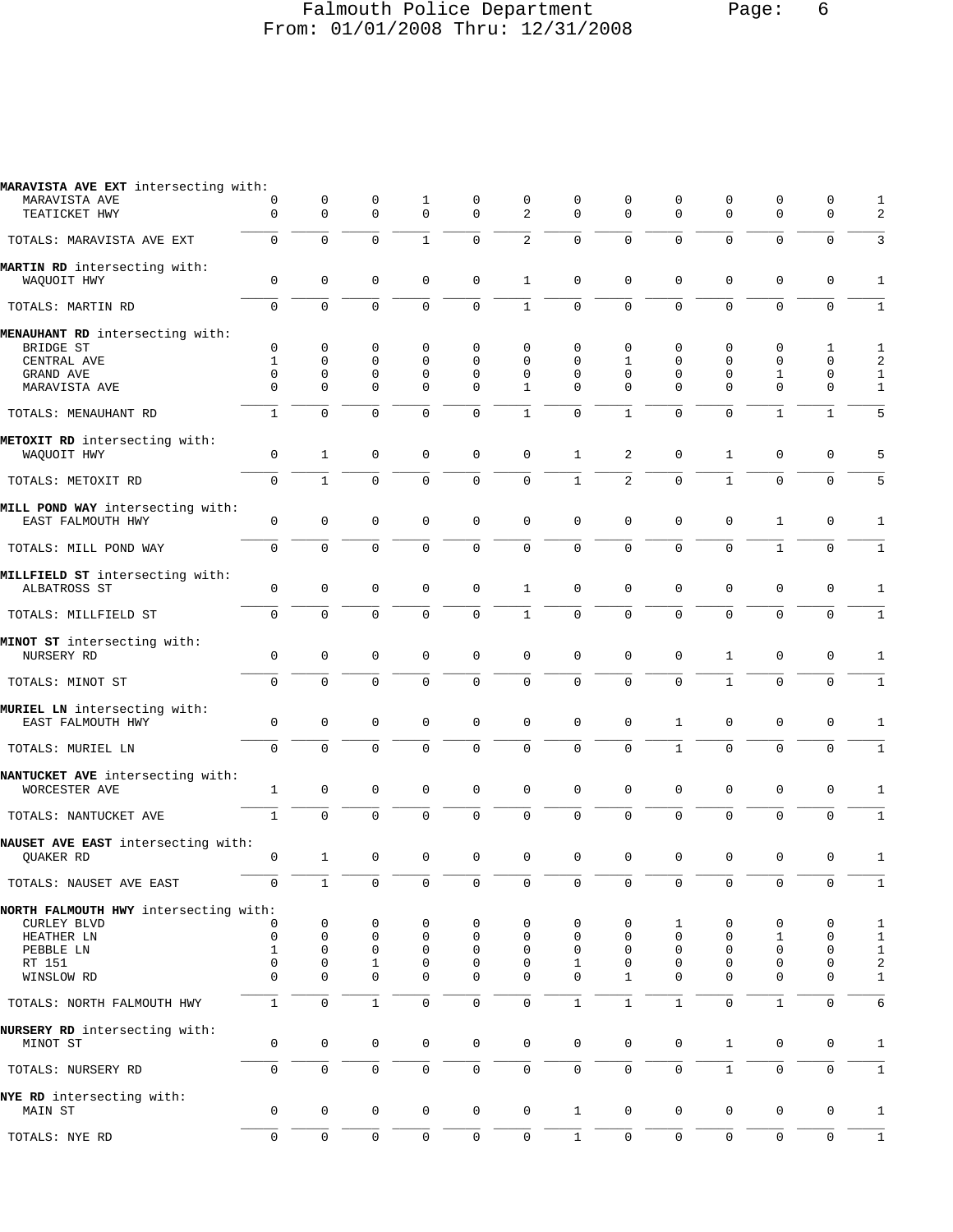#### Falmouth Police Department Page: 7 From: 01/01/2008 Thru: 12/31/2008

| ODONNELL AVE intersecting with:<br>OLD BARNSTABLE RD | $\mathbf 0$         | $\mathbf 0$       | $\mathbf 0$      | 1                | $\mathbf 0$         | $\mathbf 0$         | $\mathbf 0$    | $\mathbf 0$              | $\mathbf 0$         | $\mathbf 0$      | $\mathbf 0$       | $\mathbf 0$         | 1            |
|------------------------------------------------------|---------------------|-------------------|------------------|------------------|---------------------|---------------------|----------------|--------------------------|---------------------|------------------|-------------------|---------------------|--------------|
|                                                      |                     |                   |                  |                  |                     |                     |                |                          |                     |                  |                   |                     |              |
| TOTALS: ODONNELL AVE                                 | $\mathbf 0$         | $\mathbf 0$       | $\mathbf 0$      | $\mathbf{1}$     | $\mathbf 0$         | $\mathbf 0$         | $\mathbf 0$    | $\Omega$                 | $\mathbf 0$         | $\mathbf 0$      | $\mathbf 0$       | $\mathbf 0$         | $\mathbf{1}$ |
| OLD BARNSTABLE RD intersecting with:                 |                     |                   |                  |                  |                     |                     |                |                          |                     |                  |                   |                     |              |
| ANDREWS ST                                           | 0                   | 0                 | 0                | 0                | $\mathbf 0$         | $\mathbf 0$         | $\mathbf 0$    | 1                        | 0                   | 0                | $\mathbf 0$       | $\mathbf 0$         | 1            |
| CARRIAGE SHOP RD                                     | $\Omega$            | $\mathbf 0$       | $\mathbf 0$      | $\Omega$         | $\Omega$            | $\Omega$            | $\mathbf{1}$   | $\Omega$                 | $\Omega$            | $\Omega$         | $\mathbf{1}$      | $\Omega$            | 2            |
| EAST FALMOUTH HWY                                    | $\Omega$            | $\Omega$          | $\mathbf 1$      | $\mathbf 0$      | $\Omega$            | $\Omega$            | $\Omega$       | $\Omega$                 | $\Omega$            | $\Omega$         | $\Omega$          | $\Omega$            | $\mathbf{1}$ |
| HAYWAY RD                                            | $\mathbf{1}$        | $\Omega$          | $\Omega$         | $\Omega$         | $\Omega$            | $\Omega$            | $\Omega$       | $\Omega$                 | $\mathbf{1}$        | $\Omega$         | $\Omega$          | $\Omega$            | $\sqrt{2}$   |
| ODONNELL AVE                                         | $\Omega$            | $\Omega$          | $\Omega$         | $\mathbf{1}$     | $\Omega$            | $\Omega$            | $\Omega$       | $\Omega$                 | $\Omega$            | $\Omega$         | $\Omega$          | $\Omega$            | $1\,$        |
| OLD MEETING HOUSE RD                                 | $\Omega$            | $\Omega$          | $\Omega$         | $\mathbf 0$      | $\Omega$            | $\Omega$            | $\mathbf{1}$   | $\Omega$                 | $\Omega$            | $\Omega$         | $\Omega$          | $\mathbf 0$         | $\mathbf{1}$ |
| TOTALS: OLD BARNSTABLE RD                            | $\mathbf{1}$        | $\Omega$          | $\mathbf{1}$     | $\mathbf{1}$     | $\Omega$            | $\Omega$            | $\overline{2}$ | $\mathbf{1}$             | $\mathbf{1}$        | $\Omega$         | $\mathbf{1}$      | $\Omega$            | 8            |
| OLD MEETING HOUSE RD intersecting with:              |                     |                   |                  |                  |                     |                     |                |                          |                     |                  |                   |                     |              |
| OLD BARNSTABLE RD                                    | $\Omega$            | $\mathbf 0$       | $\mathbf 0$      | $\mathbf 0$      | $\mathbf 0$         | $\mathbf 0$         | $\mathbf{1}$   | $\Omega$                 | $\Omega$            | $\Omega$         | $\Omega$          | $\mathbf 0$         | 1            |
| TOTALS: OLD MEETING HOUSE RD                         | $\mathbf 0$         | $\Omega$          | $\Omega$         | $\Omega$         | $\mathbf 0$         | $\mathbf 0$         | $\mathbf{1}$   | $\Omega$                 | $\Omega$            | $\Omega$         | $\Omega$          | $\Omega$            | $\mathbf{1}$ |
| OX BOW RD intersecting with:                         |                     |                   |                  |                  |                     |                     |                |                          |                     |                  |                   |                     |              |
| BRICK KILN RD                                        | 0                   | 1                 | 0                | 0                | $\mathbf 0$         | 0                   | 0              | 0                        | 0                   | 0                | 0                 | $\mathbf 0$         | 1            |
| TEATICKET HWY                                        | $\Omega$            | $\Omega$          | $\Omega$         | $\Omega$         | $\Omega$            | $\Omega$            | $\mathbf{1}$   | $\mathbf{1}$             | $\Omega$            | $\mathbf{1}$     | $\Omega$          | $\mathbf 0$         | 3            |
| TOTALS: OX BOW RD                                    | $\mathbf 0$         | $\mathbf{1}$      | $\Omega$         | $\Omega$         | $\Omega$            | $\mathbf 0$         | $\mathbf{1}$   | $\mathbf{1}$             | $\Omega$            | $\mathbf{1}$     | $\Omega$          | $\Omega$            | 4            |
|                                                      |                     |                   |                  |                  |                     |                     |                |                          |                     |                  |                   |                     |              |
| PALMER AVE intersecting with:<br>KATHARINE LEE BATES | $\mathbf 0$         | $\mathbf 0$       | $\mathbf 0$      | 0                | $\mathbf 0$         | $\mathbf 0$         | $\mathbf 0$    | 1                        | $\mathbf 0$         | $\mathbf 0$      | $\mathbf 0$       | $\mathbf 0$         | 1            |
| <b>LAKEVIEW AVE</b>                                  | $\Omega$            | $\mathbf 0$       | $\Omega$         | $\Omega$         | $\Omega$            | 1                   | $\Omega$       | $\Omega$                 | $\Omega$            | $\Omega$         | $\Omega$          | $\mathbf 0$         | $1\,$        |
| MAIN ST                                              | $\Omega$            | $\Omega$          | $\mathbf 0$      | $\Omega$         | $\Omega$            | $\Omega$            | 1              | $\Omega$                 | 2                   | $\Omega$         | $\mathbf 0$       | $\Omega$            | 3            |
| RT 28 SOUTH                                          | $\Omega$            | $\mathbf 0$       | $\mathbf 0$      | $\Omega$         | $\Omega$            | $\mathbf 0$         | $\Omega$       | $\Omega$                 | $\Omega$            | $\Omega$         | $\mathbf{1}$      | $\Omega$            | $\mathbf{1}$ |
| TER HEUN DR                                          | $\Omega$            | $\Omega$          | $\Omega$         | $\Omega$         | $\Omega$            | $\Omega$            | $\Omega$       | $\Omega$                 | $\Omega$            | $\Omega$         | $\Omega$          | 1                   | $\mathbf{1}$ |
| WEST FALMOUTH HWY                                    | $\Omega$            | $\Omega$          | $\Omega$         | $\Omega$         | $\Omega$            | $\Omega$            | $\overline{a}$ | $\Omega$                 | $\Omega$            | $\Omega$         | $\Omega$          | $\Omega$            | 2            |
| TOTALS: PALMER AVE                                   | $\Omega$            | $\mathbf 0$       | $\Omega$         | $\Omega$         | $\Omega$            | $\mathbf{1}$        | 3              | $\mathbf{1}$             | 2                   | $\Omega$         | $\mathbf{1}$      | $\mathbf{1}$        | 9            |
| PEBBLE LN intersecting with:                         |                     |                   |                  |                  |                     |                     |                |                          |                     |                  |                   |                     |              |
| NORTH FALMOUTH HWY                                   | $\mathbf{1}$        | $\mathbf 0$       | $\mathbf 0$      | 0                | $\mathbf 0$         | $\mathbf 0$         | $\Omega$       | $\Omega$                 | $\Omega$            | $\mathbf 0$      | $\Omega$          | $\mathbf 0$         | 1            |
|                                                      |                     |                   |                  |                  |                     |                     |                |                          |                     |                  |                   |                     |              |
| TOTALS: PEBBLE LN                                    | $\mathbf{1}$        | $\Omega$          | $\Omega$         | $\Omega$         | $\mathbf 0$         | $\mathbf 0$         | $\mathbf 0$    | $\mathbf 0$              | $\mathbf 0$         | $\Omega$         | $\Omega$          | $\Omega$            | $\mathbf{1}$ |
| PLUM HOLLOW RD intersecting with:                    |                     |                   |                  |                  |                     |                     |                |                          |                     |                  |                   |                     |              |
| RT 151                                               | $\mathbf 0$         | $\mathbf 0$       | $\mathbf 0$      | $\mathbf 0$      | $\mathbf 0$         | $\mathbf 0$         | $\mathbf{1}$   | $\mathbf 0$              | $\mathbf 0$         | $\mathbf 0$      | $\mathbf 0$       | $\mathbf 0$         | 1            |
|                                                      |                     |                   |                  |                  |                     |                     |                |                          |                     |                  |                   |                     |              |
| TOTALS: PLUM HOLLOW RD                               | $\Omega$            | $\mathbf 0$       | $\Omega$         | $\Omega$         | $\Omega$            | $\mathbf 0$         | $\mathbf{1}$   | $\Omega$                 | $\Omega$            | $\Omega$         | $\Omega$          | $\Omega$            | 1            |
| PONDVIEW DR intersecting with:                       |                     |                   |                  |                  |                     |                     |                |                          |                     |                  |                   |                     |              |
| SAM TURNER RD                                        | $\mathbf 0$         | $\mathbf 0$       | $\Omega$         | $\mathbf 0$      | $\mathbf{1}$        | $\Omega$            | $\Omega$       | $\Omega$                 | $\Omega$            | $\Omega$         | $\Omega$          | $\mathbf 0$         | 1            |
|                                                      |                     |                   |                  |                  |                     |                     |                |                          |                     |                  |                   |                     |              |
| TOTALS: PONDVIEW DR                                  | $\mathbf 0$         | $\mathbf 0$       | $\Omega$         | $\mathbf 0$      | $\mathbf{1}$        | $\mathbf 0$         | $\mathbf 0$    | $\Omega$                 | $\Omega$            | $\mathbf 0$      | $\mathbf 0$       | $\mathbf 0$         | 1            |
| PRISCILLA ST intersecting with:                      |                     |                   |                  |                  |                     |                     |                |                          |                     |                  |                   |                     |              |
| MARAVISTA AVE                                        | $\mathbf 0$         | $\mathbf 0$       | $\mathbf 0$      | 0                | $\mathbf 0$         | $\mathbf 0$         | $\mathbf{0}$   | 0                        | 0                   | $\mathbf{1}$     | $\mathbf 0$       | 0                   | $\mathbf{1}$ |
| TOTALS: PRISCILLA ST                                 | $\mathsf{O}\xspace$ | $\mathsf 0$       | $\mathsf 0$      | 0                | $\mathsf 0$         | $\mathsf{O}\xspace$ | $\mathsf 0$    | 0                        | $\mathbf 0$         | $\mathbf{1}$     | $\mathsf 0$       | $\mathbf 0$         | $1\,$        |
|                                                      |                     |                   |                  |                  |                     |                     |                |                          |                     |                  |                   |                     |              |
| QUAKER RD intersecting with:                         |                     |                   |                  |                  |                     |                     |                |                          |                     |                  |                   |                     |              |
| KRIKOR DR<br>NAUSET AVE EAST                         | 0<br>$\mathbf 0$    | 0<br>$\mathbf{1}$ | 0<br>$\mathbf 0$ | 0<br>$\mathbf 0$ | 0<br>$\mathbf 0$    | 0<br>$\mathbf 0$    | 0<br>$\Omega$  | $\mathbf{1}$<br>$\Omega$ | 0<br>$\Omega$       | 0<br>$\mathbf 0$ | 0<br>$\mathbf{0}$ | 0                   | 1            |
|                                                      |                     |                   |                  |                  |                     |                     |                |                          |                     |                  |                   | 0                   | $\mathbf{1}$ |
| TOTALS: QUAKER RD                                    | $\mathbf 0$         | $\mathbf{1}$      | $\mathbf 0$      | 0                | $\mathbf 0$         | $\mathbf 0$         | $\mathbf 0$    | $\mathbf{1}$             | $\mathbf 0$         | $\mathbf 0$      | $\mathbf 0$       | $\mathbf 0$         | 2            |
| RAILROAD AVE intersecting with:                      |                     |                   |                  |                  |                     |                     |                |                          |                     |                  |                   |                     |              |
| WOODS HOLE RD                                        | $\mathbf{1}$        | $\mathbf 0$       | $\mathbf 0$      | 0                | $\mathbf 0$         | $\mathbf 0$         | $\mathbf 0$    | $\mathbf 0$              | $\mathbf 0$         | 0                | $\mathbf 0$       | $\mathbf 0$         | $\mathbf{1}$ |
|                                                      |                     |                   |                  |                  |                     |                     |                |                          |                     |                  |                   |                     |              |
| TOTALS: RAILROAD AVE                                 | $\mathbf{1}$        | $\mathsf 0$       | $\mathsf 0$      | 0                | $\mathsf{O}\xspace$ | $\mathsf{O}\xspace$ | $\mathsf 0$    | 0                        | $\mathsf{O}\xspace$ | $\mathsf 0$      | $\mathsf 0$       | $\mathsf{O}\xspace$ | $1\,$        |
| RANDOLPH ST intersecting with:                       |                     |                   |                  |                  |                     |                     |                |                          |                     |                  |                   |                     |              |
| MARAVISTA AVE                                        | 0                   | $\mathbf{1}$      | 0                | 0                | $\mathbf{1}$        | $\mathbf 0$         | $\mathbf{1}$   | 0                        | 0                   | 0                | $\mathbf{1}$      | 0                   | 4            |
|                                                      |                     |                   |                  |                  |                     |                     |                |                          |                     |                  |                   |                     |              |
| TOTALS: RANDOLPH ST                                  | $\mathbf 0$         | $1\,$             | $\mathbf 0$      | $\mathbf 0$      | $\mathbf{1}$        | $\mathsf{O}\xspace$ | $\mathbf{1}$   | $\mathbf 0$              | $\mathbf 0$         | $\mathbf 0$      | $1\,$             | $\mathbf 0$         | 4            |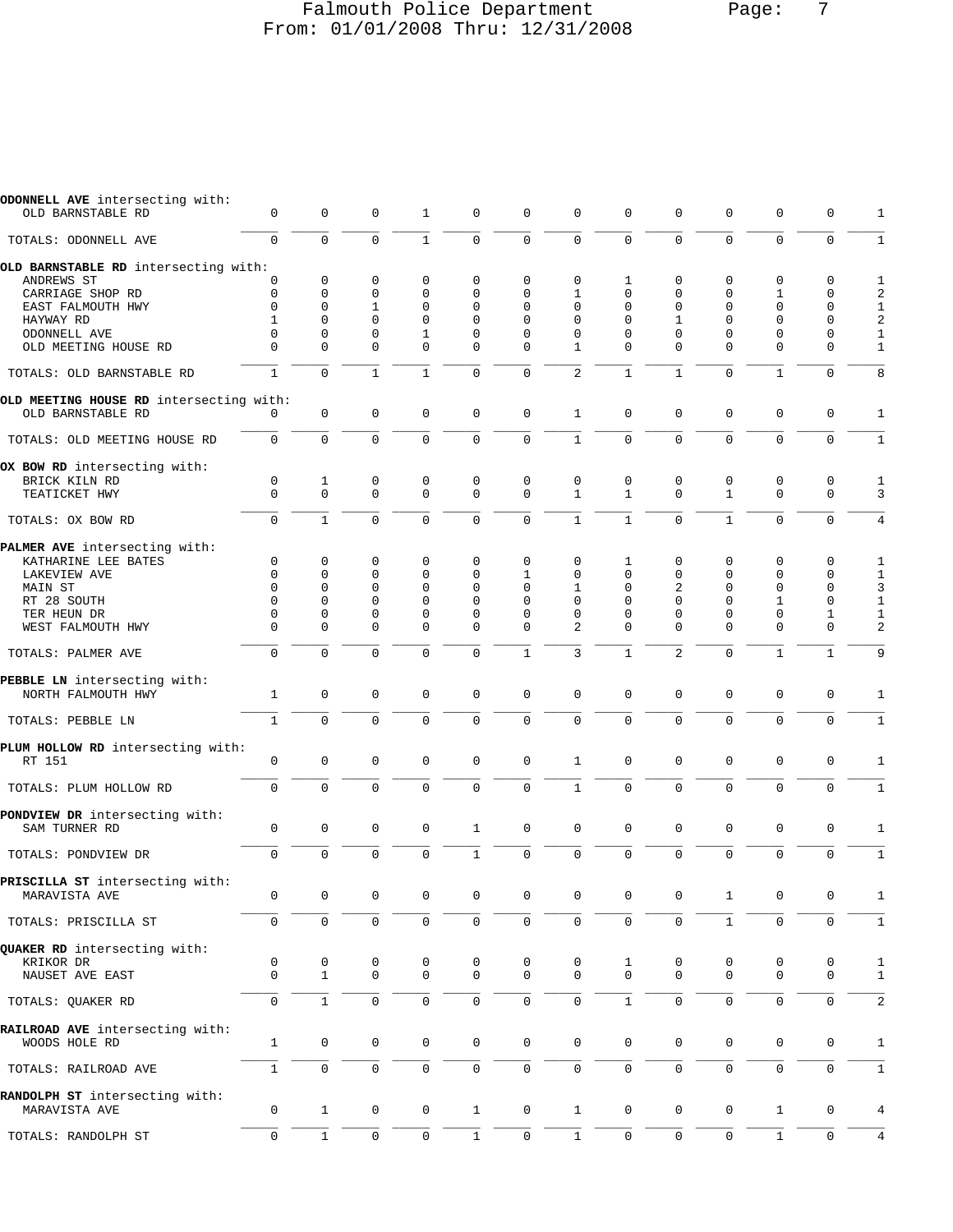## Falmouth Police Department Page: 8 From: 01/01/2008 Thru: 12/31/2008

| RED BROOK RD intersecting with:<br>WAQUOIT HWY                                                                                                                                        | $\mathbf 0$                                                                                         | $\mathbf 0$                                                               | $\mathbf 0$                                                                                                               | $\mathbf 0$                                                                                                    | $\mathbf 0$                                                                                                                           | $\mathbf 0$                                                                                                                | 1                                                                                                               | 0                                                                                 | 1                                                                                           | $\mathbf{1}$                                                                                              | 0                                                                                                  | 0                                                                                                               | 3                                                                              |
|---------------------------------------------------------------------------------------------------------------------------------------------------------------------------------------|-----------------------------------------------------------------------------------------------------|---------------------------------------------------------------------------|---------------------------------------------------------------------------------------------------------------------------|----------------------------------------------------------------------------------------------------------------|---------------------------------------------------------------------------------------------------------------------------------------|----------------------------------------------------------------------------------------------------------------------------|-----------------------------------------------------------------------------------------------------------------|-----------------------------------------------------------------------------------|---------------------------------------------------------------------------------------------|-----------------------------------------------------------------------------------------------------------|----------------------------------------------------------------------------------------------------|-----------------------------------------------------------------------------------------------------------------|--------------------------------------------------------------------------------|
| TOTALS: RED BROOK RD                                                                                                                                                                  | $\mathsf 0$                                                                                         | $\mathsf 0$                                                               | $\mathsf 0$                                                                                                               | 0                                                                                                              | $\mathsf 0$                                                                                                                           | $\mathsf 0$                                                                                                                | $\mathbf 1$                                                                                                     | 0                                                                                 | $\mathbf{1}$                                                                                | $\mathbf{1}$                                                                                              | $\mathsf 0$                                                                                        | 0                                                                                                               | 3                                                                              |
| RIDGE RD intersecting with:<br>WILD HARBOR RD                                                                                                                                         | $\mathbf 0$                                                                                         | $\mathbf{1}$                                                              | $\mathbf 0$                                                                                                               | $\mathbf 0$                                                                                                    | $\mathbf 0$                                                                                                                           | $\mathbf 0$                                                                                                                | $\mathbf 0$                                                                                                     | $\mathbf 0$                                                                       | 0                                                                                           | $\mathbf 0$                                                                                               | $\mathbf 0$                                                                                        | 0                                                                                                               | 1                                                                              |
| TOTALS: RIDGE RD                                                                                                                                                                      | $\mathbf 0$                                                                                         | $\mathbf{1}$                                                              | $\mathbf 0$                                                                                                               | $\mathbf 0$                                                                                                    | $\mathbf 0$                                                                                                                           | $\mathbf 0$                                                                                                                | $\mathbf 0$                                                                                                     | $\mathbf 0$                                                                       | $\mathbf 0$                                                                                 | $\mathbf 0$                                                                                               | $\mathbf 0$                                                                                        | $\mathbf 0$                                                                                                     | $\mathbf{1}$                                                                   |
| ROBBINS RD intersecting with:<br><b>SCRANTON AVE</b>                                                                                                                                  | $\mathbf 0$                                                                                         | $\mathbf{1}$                                                              | $\mathbf 0$                                                                                                               | $\mathbf 0$                                                                                                    | $\mathbf 0$                                                                                                                           | $\mathbf 0$                                                                                                                | $\mathbf 0$                                                                                                     | $\mathbf 0$                                                                       | 0                                                                                           | $\mathbf 0$                                                                                               | $\mathbf 0$                                                                                        | $\mathbf 0$                                                                                                     | $\mathbf{1}$                                                                   |
| TOTALS: ROBBINS RD                                                                                                                                                                    | $\mathbf 0$                                                                                         | $\mathbf{1}$                                                              | $\mathbf 0$                                                                                                               | $\mathbf 0$                                                                                                    | $\mathsf 0$                                                                                                                           | $\mathsf 0$                                                                                                                | $\mathbf 0$                                                                                                     | $\mathbf 0$                                                                       | $\mathbf 0$                                                                                 | $\mathbf 0$                                                                                               | $\mathbf 0$                                                                                        | $\mathbf 0$                                                                                                     | $1\,$                                                                          |
| RT 151 intersecting with:<br>ASHUMET RD<br>CLOVERFIELD WAY<br>FALMOUTH WOODS RD<br>NORTH FALMOUTH HWY<br>PLUM HOLLOW RD<br>RT 28 NORTH<br>RT 28 SOUTH<br>SAM TURNER RD                | 1<br>$\mathbf 0$<br>$\Omega$<br>$\Omega$<br>$\mathbf 0$<br>$\Omega$<br>$\mathbf{1}$<br>$\mathbf 0$  | 0<br>$\mathbf 0$<br>$\mathbf 0$<br>$\Omega$<br>0<br>0<br>0<br>$\mathsf 0$ | 0<br>$\mathbf 0$<br>$\mathbf 0$<br>1<br>$\mathbf 0$<br>$\mathbf 0$<br>1<br>$\mathbf 0$                                    | 0<br>0<br>0<br>$\Omega$<br>$\mathbf 0$<br>$\Omega$<br>1<br>$\mathbf 0$                                         | $\mathbf 0$<br>$\mathbf 0$<br>$\mathbf 0$<br>$\Omega$<br>$\mathbf 0$<br>$\Omega$<br>$\Omega$<br>$\mathbf 0$                           | 0<br>$\Omega$<br>$\mathbf 0$<br>$\Omega$<br>0<br>$\mathbf 0$<br>1<br>1                                                     | $\mathbf 0$<br>$\mathbf 0$<br>$\mathbf 0$<br>1<br>$\mathbf{1}$<br>1<br>1<br>$\mathbf{1}$                        | 2<br>$\mathbf 1$<br>0<br>$\Omega$<br>$\mathbf 0$<br>0<br>2<br>0                   | 0<br>0<br>1<br>$\Omega$<br>0<br>0<br>$\Omega$<br>$\mathbf 0$                                | 0<br>$\mathbf 0$<br>$\mathbf 0$<br>$\Omega$<br>$\mathbf 0$<br>1<br>$\Omega$<br>1                          | 0<br>$\mathbf 0$<br>$\mathbf 0$<br>$\Omega$<br>$\mathbf 0$<br>$\mathbf 0$<br>1<br>1                | 1<br>$\mathbf{1}$<br>0<br>$\mathbf 0$<br>$\mathbf 0$<br>2<br>$\mathbf 0$<br>$\mathbf 0$                         | 4<br>2<br>1<br>2<br>$\mathbf 1$<br>$\overline{4}$<br>8<br>$\overline{4}$       |
| SANDWICH RD                                                                                                                                                                           | $\mathbf 0$                                                                                         | 0                                                                         | 1                                                                                                                         | 2                                                                                                              | $\mathbf 0$                                                                                                                           | $\mathbf 0$                                                                                                                | 1                                                                                                               | $\Omega$                                                                          | 1                                                                                           | 2                                                                                                         | $\mathbf 0$                                                                                        | 0                                                                                                               | 7                                                                              |
| TOTALS: RT 151                                                                                                                                                                        | 2                                                                                                   | $\mathbf 0$                                                               | 3                                                                                                                         | 3                                                                                                              | $\mathbf 0$                                                                                                                           | $\overline{2}$                                                                                                             | 6                                                                                                               | 5                                                                                 | $\overline{a}$                                                                              | $\overline{4}$                                                                                            | $\overline{2}$                                                                                     | 4                                                                                                               | 33                                                                             |
| RT 28 NORTH intersecting with:<br>RT 151                                                                                                                                              | $\mathsf 0$                                                                                         | $\mathsf{O}\xspace$                                                       | $\mathbf 0$                                                                                                               | $\mathbf 0$                                                                                                    | $\mathbf 0$                                                                                                                           | $\mathsf 0$                                                                                                                | $\mathbf{1}$                                                                                                    | $\mathbf 0$                                                                       | 0                                                                                           | $\mathbf{1}$                                                                                              | $\mathbf 0$                                                                                        | 2                                                                                                               | 4                                                                              |
| TOTALS: RT 28 NORTH                                                                                                                                                                   | $\mathbf 0$                                                                                         | $\mathbf 0$                                                               | $\mathbf 0$                                                                                                               | $\mathbf 0$                                                                                                    | $\mathsf{O}\xspace$                                                                                                                   | $\mathsf{O}\xspace$                                                                                                        | $\mathbf{1}$                                                                                                    | 0                                                                                 | $\mathbf 0$                                                                                 | $\mathbf{1}$                                                                                              | $\mathbf 0$                                                                                        | 2                                                                                                               | $\overline{4}$                                                                 |
| RT 28 SOUTH intersecting with:<br>PALMER AVE<br>RT 151<br>WEST FALMOUTH HWY<br>TOTALS: RT 28 SOUTH                                                                                    | $\mathbf 0$<br>1<br>$\mathbf 0$<br>$\mathbf{1}$                                                     | $\mathbf 0$<br>0<br>$\mathbf 0$<br>$\mathbf 0$                            | $\mathbf 0$<br>1<br>$\mathbf 0$<br>$\mathbf{1}$                                                                           | 0<br>1<br>0<br>$\mathbf{1}$                                                                                    | $\mathbf 0$<br>0<br>$\mathbf 0$<br>$\mathbf 0$                                                                                        | $\mathbf 0$<br>1<br>$\mathbf 0$<br>$\mathbf{1}$                                                                            | $\mathbf 0$<br>1<br>$\mathbf 0$<br>$\mathbf{1}$                                                                 | $\mathbf 0$<br>2<br>$\mathbf{0}$<br>2                                             | 0<br>0<br>$\mathbf 0$<br>$\mathbf 0$                                                        | $\mathbf 0$<br>0<br>$\mathbf 0$<br>$\mathbf 0$                                                            | 1<br>1<br>$\mathsf 0$<br>2                                                                         | 0<br>0<br>$\mathbf{1}$<br>1                                                                                     | 1<br>8<br>$1\,$<br>10                                                          |
| RUSSELL RD intersecting with:<br>WORCESTER CT                                                                                                                                         | $\mathbf 0$                                                                                         | $\mathbf 0$                                                               | $\mathbf 0$                                                                                                               | $\mathbf 0$                                                                                                    | $\mathbf 0$                                                                                                                           | $\mathbf 0$                                                                                                                | $\mathbf 0$                                                                                                     | $\mathbf 0$                                                                       | $\mathbf 0$                                                                                 | $\mathbf 0$                                                                                               | $\mathbf 0$                                                                                        | $\mathbf{1}$                                                                                                    | 1                                                                              |
| TOTALS: RUSSELL RD                                                                                                                                                                    | $\mathbf 0$                                                                                         | $\mathsf 0$                                                               | $\mathbf 0$                                                                                                               | $\mathbf 0$                                                                                                    | $\mathsf 0$                                                                                                                           | $\mathsf 0$                                                                                                                | $\mathsf 0$                                                                                                     | $\mathsf 0$                                                                       | $\mathsf 0$                                                                                 | $\mathsf 0$                                                                                               | $\mathsf 0$                                                                                        | $\mathbf{1}$                                                                                                    | $\mathbf 1$                                                                    |
| SAINT ANNES LN intersecting with:<br>TEATICKET HWY                                                                                                                                    | $\mathbf 0$                                                                                         | $\mathbf 0$                                                               | $\mathbf 0$                                                                                                               | 0                                                                                                              | $\mathbf{1}$                                                                                                                          | $\mathbf 0$                                                                                                                | $\mathbf 0$                                                                                                     | $\mathbf 0$                                                                       | 0                                                                                           | $\mathbf 0$                                                                                               | $\mathbf 0$                                                                                        | $\mathbf 0$                                                                                                     | 1                                                                              |
| TOTALS: SAINT ANNES LN                                                                                                                                                                | $\mathbf 0$                                                                                         | $\mathbf 0$                                                               | $\mathbf 0$                                                                                                               | $\mathbf 0$                                                                                                    | $\mathbf{1}$                                                                                                                          | $\mathbf 0$                                                                                                                | $\mathbf 0$                                                                                                     | $\mathbf 0$                                                                       | $\mathbf 0$                                                                                 | $\mathbf 0$                                                                                               | $\mathbf 0$                                                                                        | $\mathbf 0$                                                                                                     | $1\,$                                                                          |
| SAM TURNER RD intersecting with:<br>HATCHVILLE RD<br>PONDVIEW DR<br>RT 151<br>WHEELHOUSE CIR                                                                                          | 0<br>0<br>$\mathsf 0$<br>$\Omega$                                                                   | 0<br>$\mathsf 0$<br>$\mathbf 0$<br>$\mathbf 0$                            | 0<br>$\mathbf 0$<br>$\mathbf 0$<br>$\mathbf 0$                                                                            | 1<br>$\mathbf 0$<br>$\mathbf 0$<br>$\mathbf 0$                                                                 | 0<br>$1\,$<br>$\mathbf 0$<br>$\mathbf 0$                                                                                              | 0<br>$\mathbf 0$<br>$\mathbf{1}$<br>$\mathbf 0$                                                                            | 0<br>$\mathsf 0$<br>$\mathbf{1}$<br>$\Omega$                                                                    | 0<br>0<br>$\mathbf 0$<br>$\Omega$                                                 | 0<br>$\mathbf 0$<br>$\mathsf 0$<br>$\Omega$                                                 | 0<br>$\mathbf 0$<br>$\mathbf{1}$<br>$\mathbf 0$                                                           | 0<br>$\mathsf 0$<br>$\mathbf{1}$<br>$\mathbf 0$                                                    | 0<br>$\mathbf 0$<br>$\mathbf 0$<br>$\mathbf 1$                                                                  | 1<br>$1\,$<br>$\overline{4}$<br>$1\,$                                          |
| TOTALS: SAM TURNER RD                                                                                                                                                                 | $\mathbf 0$                                                                                         | $\mathbf 0$                                                               | $\mathbf 0$                                                                                                               | $1\,$                                                                                                          | $\mathbf{1}$                                                                                                                          | $\,1\,$                                                                                                                    | $\mathbf{1}$                                                                                                    | $\mathbf 0$                                                                       | $\mathbf 0$                                                                                 | $\mathbf{1}$                                                                                              | $\mathbf{1}$                                                                                       | $\mathbf{1}$                                                                                                    | 7                                                                              |
| SANDWICH RD intersecting with:<br>ASHUMET RD<br>BRICK KILN RD<br>CARRIAGE SHOP RD<br>DEEPWOOD DR<br>JOHN PARKER RD<br>RT 151<br>TANGLEWOOD DR<br>TEATICKET HWY<br>THOMAS B LANDERS RD | $\mathsf 0$<br>2<br>0<br>$\Omega$<br>1<br>$\mathbf 0$<br>$\mathbf{1}$<br>$\mathbf 0$<br>$\mathbf 0$ | 0<br>$\mathbf{1}$<br>0<br>0<br>0<br>0<br>0<br>0<br>$\mathsf 0$            | 0<br>$\mathbf 0$<br>$\mathbf 0$<br>$\mathbf 0$<br>$\mathbf 0$<br>$\mathbf 1$<br>$\mathbf 0$<br>$\mathbf 1$<br>$\mathbf 0$ | 0<br>$\mathbf 0$<br>$\mathbf 0$<br>$\mathbf{1}$<br>$\Omega$<br>2<br>$\mathbf 0$<br>$\mathbf{1}$<br>$\mathbf 0$ | $\mathbf 0$<br>$\mathbf{1}$<br>$\mathbf 0$<br>$\mathbf 0$<br>$\mathbf{1}$<br>$\mathbf 0$<br>$\mathbf 0$<br>$\mathbf 0$<br>$\mathbf 0$ | $\mathbf 0$<br>$\mathbf 0$<br>$\mathbf 0$<br>$\mathbf 0$<br>$\mathbf 0$<br>0<br>$\mathbf 0$<br>$\mathbf{1}$<br>$\mathbf 0$ | $\mathsf 0$<br>$\mathsf 0$<br>$\mathbf 0$<br>$\mathbf 0$<br>$\mathbf 0$<br>1<br>$\mathbf 0$<br>3<br>$\mathbf 0$ | 0<br>$\mathbf{1}$<br>$\mathbf{1}$<br>$\mathbf{1}$<br>$\Omega$<br>0<br>0<br>0<br>0 | 1<br>$\mathbf 0$<br>$\mathbf 0$<br>0<br>$\mathbf 0$<br>1<br>$\mathbf 0$<br>$\mathbf 0$<br>1 | 0<br>$\mathbf 0$<br>$\mathbf 0$<br>$\Omega$<br>$\mathbf 0$<br>2<br>$\mathbf 0$<br>$\Omega$<br>$\mathbf 0$ | 0<br>$\mathbf 0$<br>1<br>$\mathbf 0$<br>$\Omega$<br>$\mathbf 0$<br>$\mathbf 0$<br>$\mathbf 0$<br>1 | 1<br>$\mathbf 0$<br>0<br>$\mathbf 0$<br>$\mathbf 0$<br>$\mathbf 0$<br>$\mathbf 0$<br>$\mathbf 0$<br>$\mathbf 0$ | 2<br>5<br>2<br>$\sqrt{2}$<br>$\sqrt{2}$<br>$\sqrt{ }$<br>$\mathbf 1$<br>6<br>2 |
| TURNER RD                                                                                                                                                                             | $\mathbf{1}$                                                                                        | $\mathbf 0$                                                               | $\Omega$                                                                                                                  | $\mathbf 0$                                                                                                    | $\mathbf 0$                                                                                                                           | $\mathbf{1}$                                                                                                               | $\Omega$                                                                                                        | $\Omega$                                                                          | $\Omega$                                                                                    | $\Omega$                                                                                                  | $\Omega$                                                                                           | $\mathbf 0$                                                                                                     | $\sqrt{2}$                                                                     |
| TOTALS: SANDWICH RD                                                                                                                                                                   | 5                                                                                                   | $\mathbf{1}$                                                              | 2                                                                                                                         | 4                                                                                                              | $\overline{2}$                                                                                                                        | $\sqrt{2}$                                                                                                                 | 4                                                                                                               | 3                                                                                 | 3                                                                                           | $\sqrt{2}$                                                                                                | $\mathbf{2}$                                                                                       | $\mathbf{1}$                                                                                                    | 31                                                                             |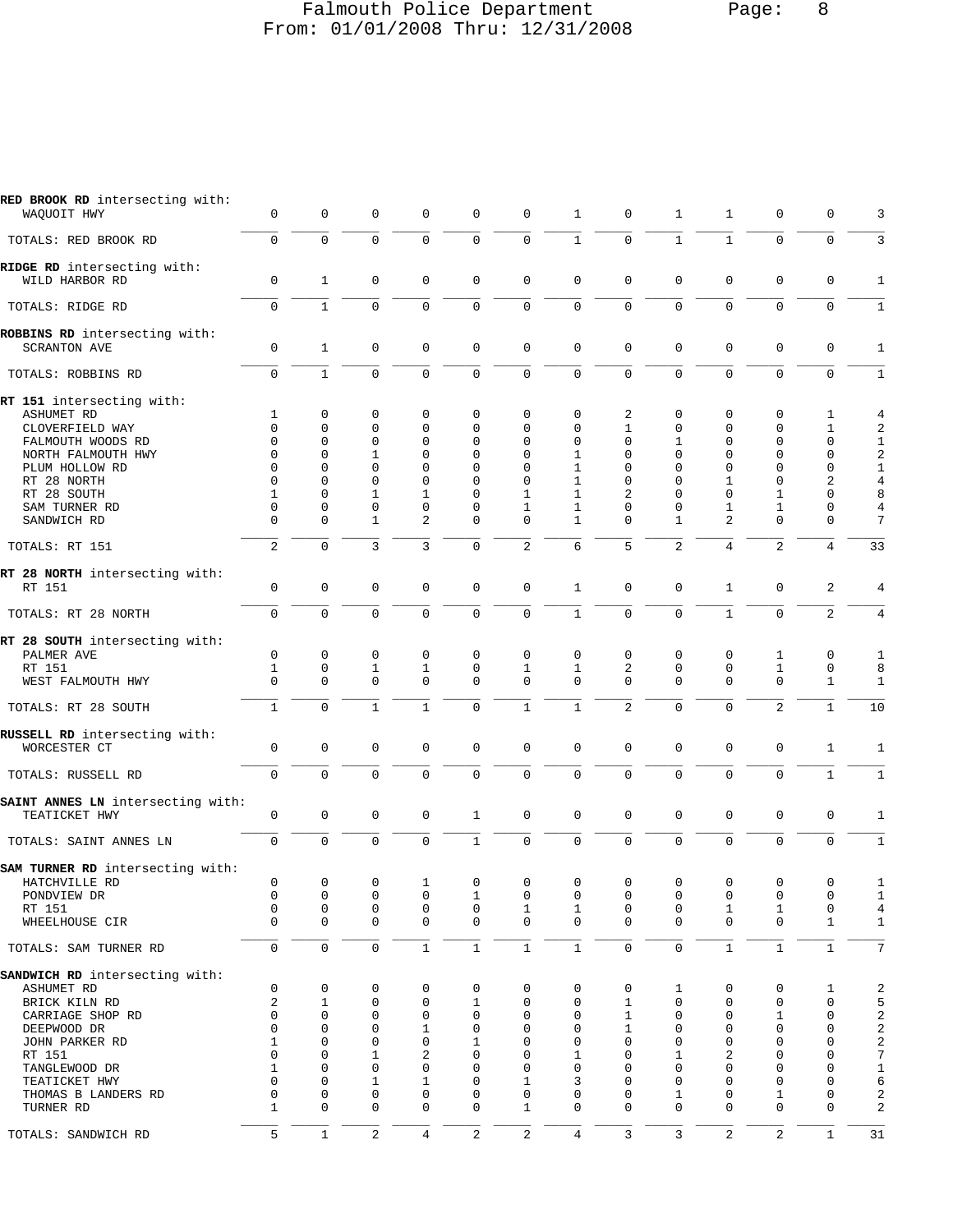#### Falmouth Police Department Page: 9 From: 01/01/2008 Thru: 12/31/2008

| <b>SCRANTON AVE</b> intersecting with:                       |              |              |                     |              |                |                     |                |              |              |              |                |              |                |
|--------------------------------------------------------------|--------------|--------------|---------------------|--------------|----------------|---------------------|----------------|--------------|--------------|--------------|----------------|--------------|----------------|
| MAIN ST                                                      | 0            | 0            | 0                   | 0            | 0              | 0                   | 1              | 0            | 0            | 1            | 0              | 0            | 2              |
| ROBBINS RD                                                   | $\mathbf{0}$ | $\mathbf{1}$ | $\mathbf 0$         | $\mathbf{0}$ | $\mathbf 0$    | $\mathbf 0$         | $\Omega$       | 0            | $\mathbf 0$  | $\mathbf 0$  | $\mathbf 0$    | $\mathbf 0$  | $\mathbf{1}$   |
| TOTALS: SCRANTON AVE                                         | $\mathbf 0$  | $\mathbf{1}$ | $\mathbf 0$         | $\mathbf 0$  | 0              | $\mathbf 0$         | $\mathbf{1}$   | 0            | $\mathbf 0$  | $\mathbf{1}$ | 0              | $\mathbf 0$  | 3              |
|                                                              |              |              |                     |              |                |                     |                |              |              |              |                |              |                |
| SEACOAST SHORES BLVD intersecting with:<br>EAST FALMOUTH HWY | 0            | $\mathbf 0$  | 0                   | $\mathbf 0$  | 0              | 0                   | $\mathbf 0$    | 0            | 0            | $\mathbf 0$  | 0              | 1            | 1              |
| HAMPDEN RD                                                   | $\mathbf 0$  | $\mathbf 0$  | $\mathbf 0$         | $\mathbf 0$  | $\mathbf 0$    | $\mathbf 0$         | $\Omega$       | $\Omega$     | $\mathbf{1}$ | $\mathbf 0$  | $\mathbf 0$    | $\mathbf 0$  | $\mathbf{1}$   |
|                                                              |              |              |                     |              |                |                     |                |              |              |              |                |              |                |
| TOTALS: SEACOAST SHORES BLVD                                 | $\mathbf 0$  | $\mathbf 0$  | $\mathbf 0$         | $\mathbf 0$  | $\mathbf 0$    | $\mathsf 0$         | $\mathbf 0$    | $\Omega$     | $\mathbf{1}$ | $\mathbf 0$  | $\mathbf{0}$   | $\mathbf{1}$ | $\overline{2}$ |
| SERVICE RD intersecting with:                                |              |              |                     |              |                |                     |                |              |              |              |                |              |                |
| BRICK KILN RD                                                | 0            | $\mathbf 0$  | $\mathbf 0$         | 0            | $\mathbf 0$    | $\mathbf 0$         | $\mathbf 0$    | $\mathbf 0$  | 0            | 0            | 0              | 1            | 1              |
| TOTALS: SERVICE RD                                           | $\Omega$     | $\Omega$     | $\Omega$            | $\Omega$     | 0              | $\Omega$            | $\Omega$       | $\Omega$     | $\Omega$     | $\Omega$     | $\Omega$       | $\mathbf{1}$ | $\mathbf{1}$   |
|                                                              |              |              |                     |              |                |                     |                |              |              |              |                |              |                |
| SHORE ST intersecting with:                                  |              |              |                     |              |                |                     |                |              |              |              |                |              |                |
| CLINTON AVE                                                  | $\mathbf 0$  | $\mathbf 0$  | $\mathbf 0$         | 0            | $\mathbf 0$    | $\mathbf 0$         | $\mathbf 0$    | 1            | 0            | $\mathsf 0$  | $\mathbf 0$    | $\mathbf 0$  | 1              |
| TOTALS: SHORE ST                                             | $\mathbf 0$  | 0            | $\mathbf 0$         | $\mathbf 0$  | 0              | $\mathbf 0$         | $\mathbf 0$    | $\mathbf{1}$ | $\mathbf 0$  | $\mathsf{O}$ | 0              | $\mathbf 0$  | $\mathbf{1}$   |
|                                                              |              |              |                     |              |                |                     |                |              |              |              |                |              |                |
| SHOREWOOD DR intersecting with:                              |              |              |                     |              |                |                     |                |              |              |              |                |              |                |
| EAST FALMOUTH HWY                                            | $\mathbf 0$  | $\mathbf 0$  | $\mathbf 0$         | $\mathbf 0$  | $\mathbf 0$    | $\mathbf 0$         | $\mathbf{0}$   | $\mathbf 0$  | $\mathbf 0$  | $\mathbf{1}$ | $\mathbf 0$    | $\mathbf 0$  | 1              |
| TOTALS: SHOREWOOD DR                                         | $\mathbf 0$  | $\mathbf 0$  | $\mathbf 0$         | $\mathbf 0$  | 0              | $\mathbf 0$         | $\mathbf 0$    | $\mathbf{0}$ | $\mathbf 0$  | $\mathbf{1}$ | 0              | $\mathbf 0$  | $\mathbf{1}$   |
|                                                              |              |              |                     |              |                |                     |                |              |              |              |                |              |                |
| SOPHIE LN intersecting with:                                 |              |              |                     |              |                |                     |                |              |              |              |                |              |                |
| BRICK KILN RD                                                | $\mathbf{0}$ | $\mathbf 0$  | $\mathbf 0$         | $\mathbf 0$  | $\mathbf 0$    | $\mathbf 0$         | $\mathbf 0$    | $\mathbf 0$  | 1            | $\mathbf 0$  | $\mathbf 0$    | 0            | 1              |
|                                                              |              |              |                     |              |                |                     |                |              |              |              |                |              |                |
| TOTALS: SOPHIE LN                                            | $\mathbf{0}$ | $\Omega$     | $\Omega$            | $\Omega$     | $\mathbf 0$    | $\mathbf 0$         | $\mathbf 0$    | $\Omega$     | $\mathbf{1}$ | $\Omega$     | $\mathbf 0$    | $\Omega$     | $\mathbf{1}$   |
|                                                              |              |              |                     |              |                |                     |                |              |              |              |                |              |                |
| SPRING BARS RD intersecting with:                            |              |              |                     |              |                |                     |                |              |              |              |                |              |                |
| WORCESTER CT                                                 | 1            | $\mathbf{1}$ | $\mathbf 0$         | $\mathbf 0$  | 1              | $\mathbf{1}$        | 1              | 1            | 1            | 0            | 0              | 1            | 8              |
| TOTALS: SPRING BARS RD                                       | $\mathbf{1}$ | $\mathbf{1}$ | $\mathbf 0$         | $\mathbf 0$  | $\mathbf{1}$   | $\mathbf{1}$        | $\mathbf{1}$   | $\mathbf{1}$ | $\mathbf{1}$ | $\mathbf 0$  | $\mathbf 0$    | $\mathbf{1}$ | 8              |
|                                                              |              |              |                     |              |                |                     |                |              |              |              |                |              |                |
| SUMNER ST intersecting with:                                 |              |              |                     |              |                |                     |                |              |              |              |                |              |                |
| WOODS HOLE RD                                                | 0            | 0            | 0                   | $\mathbf 0$  | 1              | $\mathbf 0$         | $\mathbf{0}$   | $\mathbf 0$  | 0            | $\mathsf 0$  | $\mathbf 0$    | $\mathbf 0$  | 1              |
|                                                              | $\mathbf 0$  | $\Omega$     | $\Omega$            | $\Omega$     | $\mathbf{1}$   | $\mathbf 0$         | $\Omega$       | $\Omega$     | $\Omega$     | $\mathbf 0$  | 0              | $\mathbf 0$  | $\mathbf{1}$   |
| TOTALS: SUMNER ST                                            |              |              |                     |              |                |                     |                |              |              |              |                |              |                |
| TANGLEWOOD DR intersecting with:                             |              |              |                     |              |                |                     |                |              |              |              |                |              |                |
| SANDWICH RD                                                  | 1            | $\mathbf 0$  | $\mathbf 0$         | 0            | $\mathsf 0$    | $\mathbf 0$         | $\mathbf 0$    | $\mathbf 0$  | 0            | $\mathsf 0$  | $\mathbf 0$    | 0            | 1              |
|                                                              |              |              |                     |              |                |                     |                |              |              |              |                |              |                |
| TOTALS: TANGLEWOOD DR                                        | $\mathbf{1}$ | 0            | $\mathbf 0$         | $\mathbf 0$  | 0              | $\mathbf 0$         | $\overline{0}$ | $\Omega$     | $\mathbf 0$  | $\mathbf 0$  | $\mathbf 0$    | $\Omega$     | $\mathbf 1$    |
|                                                              |              |              |                     |              |                |                     |                |              |              |              |                |              |                |
| TEATICKET HWY intersecting with:<br>FALMOUTHPORT DR          | 0            | 0            | 0                   | $\mathbf 0$  | 1              | 0                   | $\mathbf 0$    | 0            | 0            | 0            | 0              | $\mathbf 0$  | 1              |
| HOMESTEAD LN                                                 | 0            | 0            | 0                   | 1            | $\mathbf 0$    | 0                   | $\mathbf 0$    | 0            | $\mathbf 0$  | 0            | 2              | 0            | 3              |
| JONES RD                                                     | $\mathbf 0$  | $\Omega$     | $\mathbf 0$         | $\mathbf 0$  | 1              | 1                   | $\mathbf{1}$   | 2            | $\Omega$     | $\Omega$     | 0              | $\mathbf 0$  | 5              |
| MARAVISTA AVE                                                | 0            | 0            | 0                   | 0            | 0              | 0                   | ı              | 0            | 0            | O            | 0              | 0            | 1              |
| MARAVISTA AVE EXT                                            | 0            | 0            | 0                   | 0            | 0              | 2                   | 0              | 0            | 0            | 0            | 0              | 0            | 2              |
| OX BOW RD                                                    | 0            | 0            | 0                   | $\Omega$     | $\Omega$       | 0                   | 1              | 1            | 0            | 1            | 0              | $\Omega$     | 3              |
| SAINT ANNES LN                                               | $\mathbf 0$  | 0            | $\mathbf 0$         | $\mathbf 0$  | 1              | $\mathbf 0$         | $\mathbf 0$    | 0            | 0            | 0            | 0              | 0            | $\mathbf 1$    |
| SANDWICH RD                                                  | 0            | 0            | 1                   | 1            | $\mathbf 0$    | 1                   | 3              | 0            | 0            | 0            | 0              | $\mathbf 0$  | 6              |
| TEATICKET PATH                                               | 1            | 0            | $\mathbf 0$         | 0            | 0              | 0                   | 0              | $\Omega$     | 0            | 0            | 0              | 0            | $\mathbf{1}$   |
| TROTTING PARK RD                                             | $\Omega$     | $\Omega$     | $\mathbf 0$         | $\mathbf 0$  | 0              | $\mathbf 1$         | $\Omega$       | $\Omega$     | $\Omega$     | $\Omega$     | 0              | $\mathbf 0$  | $1\,$          |
|                                                              |              |              |                     |              |                |                     |                |              |              |              |                |              |                |
| TOTALS: TEATICKET HWY                                        | $\mathbf{1}$ | $\mathbf 0$  | $\mathbf{1}$        | 2            | $\overline{3}$ | 5                   | 6              | 3            | $\mathbf 0$  | $\mathbf{1}$ | $\overline{c}$ | $\Omega$     | 24             |
| TEATICKET PATH intersecting with:                            |              |              |                     |              |                |                     |                |              |              |              |                |              |                |
| TEATICKET HWY                                                | $\mathbf{1}$ | $\mathbf 0$  | $\mathbf 0$         | 0            | $\mathbf 0$    | $\mathbf 0$         | 0              | $\mathbf 0$  | $\mathbf 0$  | 0            | $\mathbf 0$    | $\mathbf 0$  | 1              |
|                                                              |              |              |                     |              |                |                     |                |              |              |              |                |              |                |
| TOTALS: TEATICKET PATH                                       | $\mathbf{1}$ | $\mathbf 0$  | $\mathsf{O}\xspace$ | 0            | $\mathbf 0$    | $\mathsf{O}\xspace$ | $\mathbf 0$    | $\mathbf 0$  | $\mathsf{O}$ | $\mathbf 0$  | $\mathsf 0$    | 0            | $\mathbf{1}$   |
| TECHNOLOGY PARK DR intersecting with:                        |              |              |                     |              |                |                     |                |              |              |              |                |              |                |
| THOMAS B LANDERS RD                                          | $\Omega$     | $\mathbf 0$  | 0                   | 0            | $\mathbf 0$    | $\mathbf 0$         | $\mathbf 0$    | $\mathbf 0$  | 0            | 0            | $\mathbf 0$    | $\mathbf{1}$ | $\mathbf{1}$   |
|                                                              |              |              |                     |              |                |                     |                |              |              |              |                |              |                |
| TOTALS: TECHNOLOGY PARK DR                                   | 0            | $\mathbf 0$  | $\mathbf 0$         | 0            | $\mathbf 0$    | 0                   | 0              | $\mathbf 0$  | $\mathbf 0$  | 0            | $\mathbf 0$    | $\mathbf{1}$ | $\mathbf{1}$   |
|                                                              |              |              |                     |              |                |                     |                |              |              |              |                |              |                |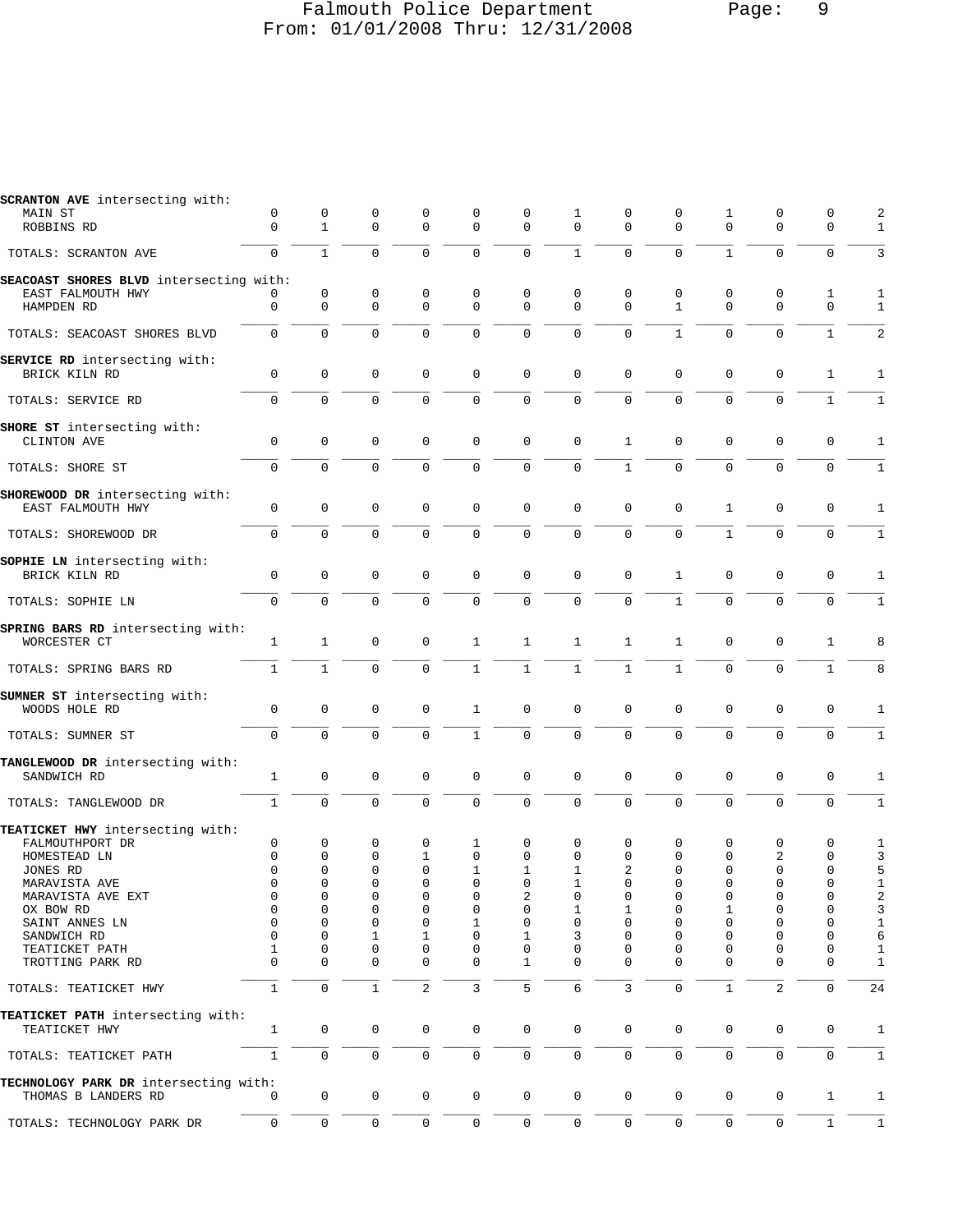# Falmouth Police Department Page: 10 From: 01/01/2008 Thru: 12/31/2008

| TER HEUN DR intersecting with:<br>PALMER AVE         | 0            | 0            | 0                   | $\mathbf 0$         | 0            | 0            | 0                   | 0              | 0            | 0              | 0              | 1            | 1              |
|------------------------------------------------------|--------------|--------------|---------------------|---------------------|--------------|--------------|---------------------|----------------|--------------|----------------|----------------|--------------|----------------|
| TOTALS: TER HEUN DR                                  | $\Omega$     | $\mathbf 0$  | $\mathbf 0$         | $\mathbf{0}$        | $\mathbf 0$  | 0            | $\mathbf 0$         | $\mathbf 0$    | $\mathbf 0$  | 0              | 0              | $\mathbf{1}$ | $\mathbf{1}$   |
| THOMAS B LANDERS RD intersecting with:               |              |              |                     |                     |              |              |                     |                |              |                |                |              |                |
| SANDWICH RD                                          |              | 0            | 0                   | 0                   | 0            | 0            | 0                   | 0              | 1            | 0              | 1              | 0            | 2              |
| TECHNOLOGY PARK DR                                   | 0            | $\mathbf{0}$ | $\mathbf 0$         | $\mathbf 0$         | 0            | 0            | 0                   | 0              | $\Omega$     | 0              | 0              | $\mathbf{1}$ | $\mathbf{1}$   |
| WEST FALMOUTH HWY                                    | 1            | $\mathbf{0}$ | $\mathbf 0$         | $\mathbf{0}$        | $\mathbf{0}$ | 0            | $\mathbf{1}$        | $\mathbf 0$    | $\Omega$     | $\Omega$       | 0              | $\mathbf 0$  | 2              |
| TOTALS: THOMAS B LANDERS RD                          | $\mathbf{1}$ | $\mathbf 0$  | $\mathbf 0$         | $\mathbf 0$         | $\mathbf 0$  | 0            | $\mathbf{1}$        | 0              | $\mathbf{1}$ | $\Omega$       | $\mathbf{1}$   | $\mathbf{1}$ | 5              |
| TROTTING PARK RD intersecting with:<br>TEATICKET HWY | $\mathbf 0$  | 0            | $\mathbf 0$         | $\mathbf{0}$        | $\mathbf{0}$ | $\mathbf{1}$ | 0                   | $\mathsf 0$    | $\mathbf 0$  | 0              | 0              | $\mathbf 0$  | 1              |
| TOTALS: TROTTING PARK RD                             | $\mathbf 0$  | $\mathbf 0$  | $\mathbf 0$         | $\mathbf 0$         | 0            | $\mathbf{1}$ | $\mathbf 0$         | $\mathsf 0$    | $\mathbf 0$  | 0              | 0              | $\mathbf 0$  | $\mathbf{1}$   |
| TURNER RD intersecting with:<br>SANDWICH RD          | $\mathbf{1}$ | $\mathbf{0}$ | $\mathbf 0$         | $\mathbf{0}$        | $\mathbf{0}$ | $\mathbf{1}$ | 0                   | $\mathbf 0$    | $\mathbf 0$  | 0              | 0              | $\mathbf 0$  | $\overline{a}$ |
| TOTALS: TURNER RD                                    | $\mathbf{1}$ | $\Omega$     | $\Omega$            | $\Omega$            | $\Omega$     | $\mathbf{1}$ | $\mathbf 0$         | $\mathbf 0$    | $\Omega$     | $\Omega$       | $\Omega$       | $\Omega$     | 2              |
| VIDAL AVE intersecting with:                         |              |              |                     |                     |              |              |                     |                |              |                |                |              |                |
| EAST FALMOUTH HWY                                    | $\mathbf 0$  | $\mathsf 0$  | $\mathbf 0$         | $\mathbf{0}$        | $\mathbf{0}$ | 0            | 0                   | $\mathbf{1}$   | $\mathbf{1}$ | 0              | 0              | $\mathbf 0$  | 2              |
| TOTALS: VIDAL AVE                                    | $\Omega$     | $\mathbf 0$  | $\mathbf 0$         | $\mathbf{0}$        | $\mathbf 0$  | 0            | $\mathbf 0$         | $\mathbf{1}$   | $\mathbf{1}$ | $\Omega$       | $\mathbf 0$    | $\mathbf 0$  | 2              |
| WALKER ST intersecting with:                         |              |              |                     |                     |              |              |                     |                |              |                |                |              |                |
| CHANCERY LN                                          | 0            | $\mathsf 0$  | $\mathbf 0$         | $\mathbf 0$         | 0            | 0            | $\mathbf{1}$        | $\mathsf 0$    | 0            | 0              | 0              | $\mathbf 0$  | $\mathbf{1}$   |
| MAIN ST                                              | $\Omega$     | $\Omega$     | $\mathbf{1}$        | $\Omega$            | $\Omega$     | $\mathbf 0$  | $\mathbf 0$         | $\mathbf 0$    | $\Omega$     | $\Omega$       | $\Omega$       | $\mathbf 0$  | $\mathbf{1}$   |
| TOTALS: WALKER ST                                    | $\mathbf 0$  | $\Omega$     | $\mathbf{1}$        | $\Omega$            | $\Omega$     | 0            | $\mathbf{1}$        | $\mathbf 0$    | $\Omega$     | $\Omega$       | $\Omega$       | $\mathbf 0$  | $\overline{a}$ |
| WAQUOIT HWY intersecting with:                       |              |              |                     |                     |              |              |                     |                |              |                |                |              |                |
| <b>BARROWS RD</b>                                    | 0            | $\mathbf 0$  | 0                   | $\mathbf 0$         | 0            | 0            | 0                   | 0              | 0            | 1              | 0              | 0            | 1              |
| CARRIAGE SHOP RD                                     | $\mathbf 0$  | $\mathbf{0}$ | 0                   | $\mathbf 0$         | 0            | 0            | 0                   | 0              | 0            | $\mathbf{1}$   | 0              | $\mathbf 0$  | $\mathbf{1}$   |
| COLLINS RD                                           | 1            | $\mathbf{0}$ | $\Omega$            | $\Omega$            | $\Omega$     | 0            | 0                   | 0              | 0            | 0              | 0              | 0            | $\mathbf 1$    |
| MARTIN RD                                            | $\Omega$     | $\Omega$     | $\Omega$            | $\Omega$            | $\Omega$     | $\mathbf{1}$ | $\Omega$            | 0              | $\Omega$     | $\Omega$       | 0              | $\mathbf 0$  | $\mathbf{1}$   |
| METOXIT RD                                           | $\mathbf 0$  | $\mathbf 1$  | 0                   | 0                   | 0            | 0            | 1                   | 2              | 0            | 1              | 0              | 0            | $\mathsf S$    |
| RED BROOK RD                                         | $\Omega$     | $\Omega$     | $\Omega$            | $\Omega$            | $\Omega$     | $\Omega$     | $\mathbf{1}$        | $\Omega$       | $\mathbf{1}$ | 1              | $\Omega$       | $\Omega$     | 3              |
| TOTALS: WAQUOIT HWY                                  | $\mathbf{1}$ | $\mathbf{1}$ | $\mathbf 0$         | $\mathbf{0}$        | 0            | $\mathbf{1}$ | $\overline{c}$      | $\overline{2}$ | $\mathbf{1}$ | 4              | 0              | $\mathbf 0$  | 12             |
|                                                      |              |              |                     |                     |              |              |                     |                |              |                |                |              |                |
| WATER ST intersecting with:<br>LUSCOMBE AVE          | $\mathbf 0$  | $\mathsf 0$  | $\mathsf 0$         | $\mathbf 0$         | $\mathbf{0}$ | 0            | 0                   | $\mathsf 0$    | $\mathbf{1}$ | 0              | 0              | $\mathsf 0$  | 1              |
| TOTALS: WATER ST                                     | $\mathbf 0$  | $\mathbf 0$  | $\mathbf 0$         | $\overline{0}$      | 0            | 0            | 0                   | $\mathbf 0$    | $\mathbf{1}$ | $\overline{0}$ | $\mathbf 0$    | $\mathbf 0$  | $1\,$          |
| WEST FALMOUTH HWY intersecting with:                 |              |              |                     |                     |              |              |                     |                |              |                |                |              |                |
| BRAESIDE RD                                          | 0            | 1            | 0                   | 0                   | 0            | 0            | 0                   | 0              | 0            | 0              | 1              | 0            | 2              |
| CHAPOQUOIT RD                                        | 0            | $\mathbf{0}$ | 0                   | $\mathsf 0$         | $\mathbf 0$  | 0            | 0                   | 0              | $\Omega$     | 0              | 1              | 0            | $\mathbf{1}$   |
| CHASE RD                                             | 0            | $\mathbf 0$  | $\Omega$            | $\mathbf 0$         | 0            | 0            | $\mathbf{1}$        | 0              | 0            | 0              | 0              | $\mathbf 0$  | $1\,$          |
| PALMER AVE                                           | 0            |              | 0                   | 0                   | 0            | 0            | 2                   | 0              |              | 0              |                | 0            | 2              |
| RT 28 SOUTH                                          | 0            | 0            | 0                   | 0                   | 0            | 0            | 0                   | 0              | 0            | 0              | 0              | 1            | 1              |
| THOMAS B LANDERS RD                                  | 1            | $\mathbf{0}$ | 0                   | 0                   | 0            | 0            | $\mathbf{1}$        | $\mathbf 0$    | 0            | 0              | 0              | 0            | 2              |
| TOTALS: WEST FALMOUTH HWY                            | $\mathbf{1}$ | $1\,$        | $\mathsf{O}\xspace$ | $\mathbf 0$         | 0            | 0            | 4                   | $\mathsf 0$    | 0            | 0              | $\overline{c}$ | $\mathbf{1}$ | 9              |
| WHEELHOUSE CIR intersecting with:<br>SAM TURNER RD   | 0            | $\mathsf 0$  | 0                   | 0                   | 0            | 0            | $\mathbf 0$         | $\mathbf 0$    | 0            | 0              | 0              | $\mathbf 1$  | 1              |
| TOTALS: WHEELHOUSE CIR                               | 0            | $\mathsf 0$  | 0                   | $\mathbf 0$         | 0            | 0            | $\mathsf{O}\xspace$ | $\mathsf 0$    | 0            | 0              | 0              | $\mathbf{1}$ | $\mathbf{1}$   |
| WILD HARBOR RD intersecting with:<br>RIDGE RD        | 0            | 1            | 0                   | 0                   | 0            | 0            | 0                   | 0              | 0            | 0              | 0              | 0            | 1              |
| TOTALS: WILD HARBOR RD                               | $\mathbf 0$  | $\mathbf{1}$ | $\mathbf 0$         | $\mathsf{O}\xspace$ | $\mathbf{0}$ | 0            | $\mathsf{O}\xspace$ | $\mathbf 0$    | $\mathbf 0$  | 0              | 0              | $\mathsf 0$  | $\mathbf{1}$   |
|                                                      |              |              |                     |                     |              |              |                     |                |              |                |                |              |                |
| WINSLOW RD intersecting with:<br>NORTH FALMOUTH HWY  | 0            | 0            | 0                   | 0                   | 0            | 0            | $\mathsf{O}\xspace$ | $\mathbf{1}$   | 0            | 0              | 0              | 0            | 1              |
| TOTALS: WINSLOW RD                                   | 0            | 0            | $\mathbf 0$         | $\mathbf 0$         | $\mathbf 0$  | 0            | $\mathsf{O}\xspace$ | $\mathbf{1}$   | 0            | 0              | 0              | $\mathbf 0$  | $\mathbf{1}$   |
|                                                      |              |              |                     |                     |              |              |                     |                |              |                |                |              |                |